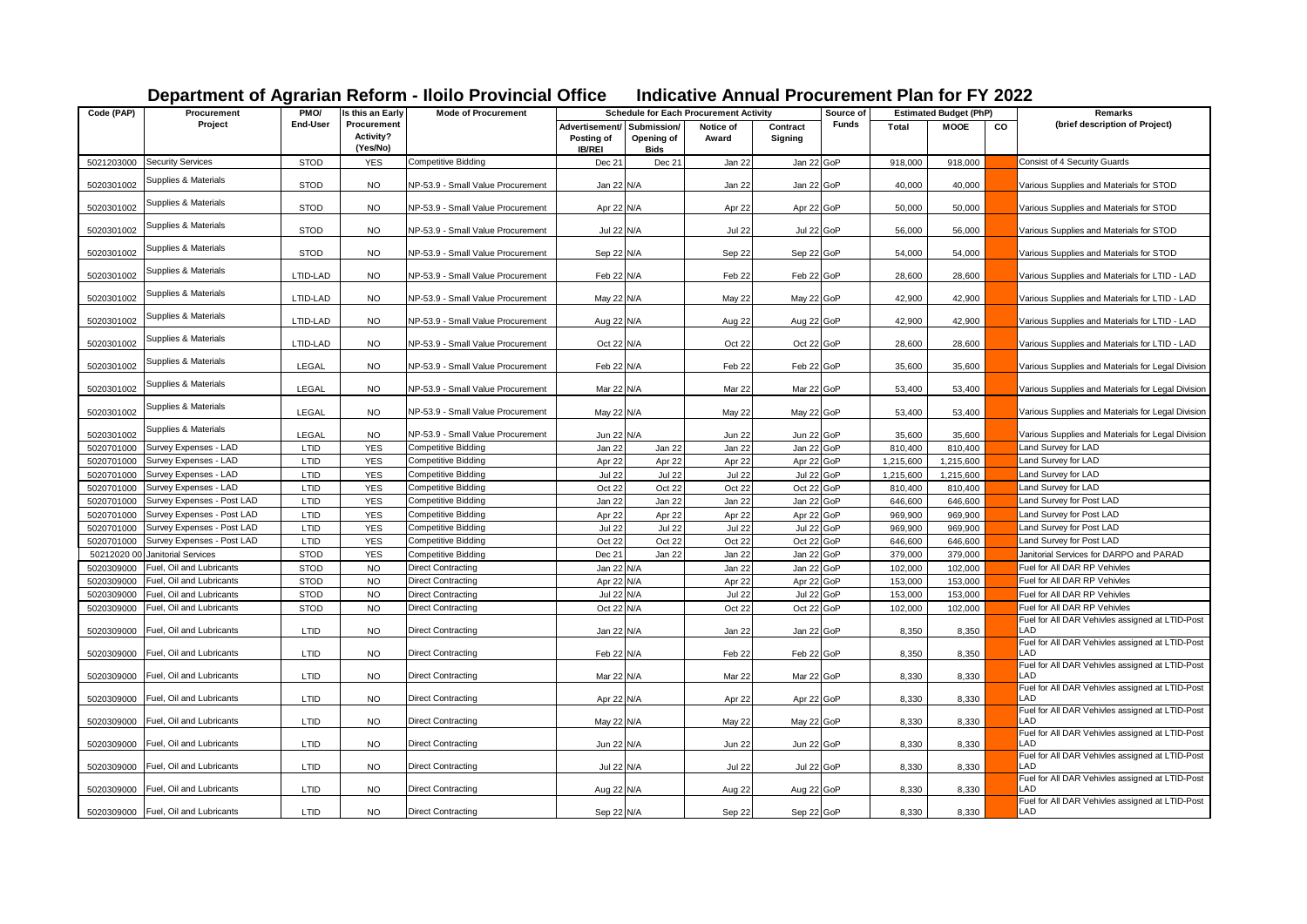|            |                                            |             |           |                                   |            |                   |                      |          |           | Fuel for All DAR Vehivles assigned at LTID-Post                |
|------------|--------------------------------------------|-------------|-----------|-----------------------------------|------------|-------------------|----------------------|----------|-----------|----------------------------------------------------------------|
|            | 5020309000 Fuel, Oil and Lubricants        | LTID        | <b>NO</b> | <b>Direct Contracting</b>         | Oct 22 N/A | Oct 22            | Oct 22 GoP           | 8,330    | 8,330     | AD<br>Fuel for All DAR Vehivles assigned at LTID-Post          |
|            | 5020309000 Fuel, Oil and Lubricants        | LTID        | <b>NO</b> | <b>Direct Contracting</b>         | Nov 22 N/A | Nov <sub>22</sub> | Nov 22 GoP           | 8,330    | 8,330     | LAD                                                            |
|            |                                            |             |           |                                   |            |                   |                      |          |           | Fuel for All DAR Vehivles assigned at LTID-Post                |
| 5020309000 | Fuel, Oil and Lubricants                   | LTID        | NO.       | <b>Direct Contracting</b>         | Dec 22 N/A | Dec 22            | Dec 22 GoP           | 8.330    | 8.330     | LAD                                                            |
| 5020401000 | Water                                      | <b>STOD</b> | <b>NO</b> | <b>Direct Contracting</b>         | Dec 22 N/A | Jan 22            | Jan 22 GoP           | 51,000   | 51,000    | Water Consumption of DARPO                                     |
| 5020402000 | Electricity                                | <b>STOD</b> | NO.       | <b>Direct Contracting</b>         | Dec 21 N/A | Jan 22            | Jan 22 GoP           | .237.000 | 1.237.000 | Power Consumption of DARPO                                     |
| 5020502001 | Communication - Mobile                     | <b>STOD</b> | <b>NO</b> | <b>Direct Contracting</b>         | Jan 22 N/A | Jan 22            | Jan 22 GoP           | 361.200  | 361.200   | Mobile Phone Load of DAR Officials                             |
| 5020502001 | Communication - Mobile                     | <b>STOD</b> | <b>NO</b> | <b>Direct Contracting</b>         | Apr 22 N/A | Apr 22            | Apr 22 GoP           | 541,800  | 541,800   | Mobile Phone Load of DAR Officials                             |
| 5020502001 | Communication - Mobile                     | <b>STOD</b> | NO.       | <b>Direct Contracting</b>         | Jul 22 N/A | <b>Jul 22</b>     | Jul 22 GoP           | 541,800  | 541,800   | Mobile Phone Load of DAR Officials                             |
| 5020502001 | Communication - Mobile                     | <b>STOD</b> | <b>NO</b> | <b>Direct Contracting</b>         | Oct 22 N/A | Oct 22            | Oct 22 GoP           | 361,200  | 361,200   | Mobile Phone Load of DAR Officials                             |
| 5020502001 | Communication - Mobile                     | PARAD       | <b>NO</b> | <b>Direct Contracting</b>         | Jan 22 N/A | Jan 22            | Jan 22 GoP           | 2,400    | 2,400     | Mobile Phone Load of DAR Officials                             |
| 5020502001 | Communication - Mobile                     | PARAD       | <b>NO</b> | Direct Contracting                | Apr 22 N/A | Apr 22            | Apr 22 GoP           | 3,600    | 3,600     | Mobile Phone Load of DAR Officials                             |
| 5020502001 | Communication - Mobile                     | PARAD       | <b>NO</b> | <b>Direct Contracting</b>         | Jul 22 N/A | <b>Jul 22</b>     | <b>Jul 22</b><br>GoP | 3.600    | 3.600     | Mobile Phone Load of DAR Officials                             |
| 5020502001 | Communication - Mobile                     | PARAD       | <b>NO</b> | <b>Direct Contracting</b>         | Oct 22 N/A | Oct 22            | Oct 22 GoP           | 2,400    | 2,400     | Mobile Phone Load of DAR Officials                             |
| 5020502001 | Communication - Mobile                     | LEGAL       | <b>NO</b> | <b>Direct Contracting</b>         | Jan 22 N/A | Jan 22            | Jan 22 GoP           | 5,200    | 5,200     | Mobile Phone Load of DAR Officials                             |
| 5020502001 | Communication - Mobile                     | LEGAL       | <b>NO</b> | <b>Direct Contracting</b>         | Apr 22 N/A | Apr 22            | Apr 22 GoP           | 7,800    | 7,800     | Mobile Phone Load of DAR Officials                             |
| 5020502001 | Communication - Mobile                     | LEGAL       | <b>NO</b> | <b>Direct Contracting</b>         | Jul 22 N/A | <b>Jul 22</b>     | <b>Jul 22</b><br>GoP | 7,800    | 7,800     | Mobile Phone Load of DAR Officials                             |
| 5020502001 | Communication - Mobile                     | LEGAL       | <b>NO</b> | <b>Direct Contracting</b>         | Oct 22 N/A | Oct 22            | Oct 22 GoP           | 5,200    | 5,200     | Mobile Phone Load of DAR Officials                             |
| 5020502002 | Communication - Landline                   | <b>STOD</b> | <b>NO</b> | Direct Contracting                | Jan 22 N/A | Jan 22            | Jan 22 GoP           | 51,000   | 51.000    | Landline Telephone of DARPO                                    |
| 5020502002 | Communication - Landline                   | <b>STOD</b> | <b>NO</b> | <b>Direct Contracting</b>         | Apr 22 N/A | Apr 22            | Apr 22 GoP           | 76,500   | 76,500    | Landline Telephone of DARPO                                    |
| 5020502002 | Communication - Landline                   | <b>STOD</b> | <b>NO</b> | <b>Direct Contracting</b>         | Jul 22 N/A | <b>Jul 22</b>     | Jul 22 GoP           | 76.500   | 76.500    | Landline Telephone of DARPO                                    |
| 5020502002 | Communication - Landline                   | <b>STOD</b> | <b>NO</b> | <b>Direct Contracting</b>         | Oct 22 N/A | Oct 22            | Oct 22 GoP           | 51,000   | 51,000    | Landline Telephone of DARPO                                    |
| 5020502002 | Communication - Landline                   | PARAD       | <b>NO</b> | <b>Direct Contracting</b>         | Mar 22 N/A | Mar 22            | GoP<br>Mar 22        | 7,000    | 7,000     | Landline Telephone of PARAD                                    |
| 5020502002 | Communication - Landline                   | PARAD       | <b>NO</b> | <b>Direct Contracting</b>         | Jun 22 N/A | <b>Jun 22</b>     | Jun 22 GoP           | 10.500   | 10.500    | Landline Telephone of PARAD                                    |
| 5020502002 | Communication - Landline                   | PARAD       | <b>NO</b> | <b>Direct Contracting</b>         | Sep 22 N/A | Sep 22            | Sep 22 GoP           | 10,500   | 10,500    | Landline Telephone of PARAD                                    |
| 5020502002 | Communication - Landline                   | PARAD       | <b>NO</b> | <b>Direct Contracting</b>         | Dec 22 N/A | Dec 22            | Dec 22 GoP           | 7.000    | 7,000     | Landline Telephone of PARAD                                    |
| 5020503000 | Internet                                   | <b>STOD</b> | <b>NO</b> | <b>Direct Contracting</b>         | Jan 22 N/A | Jan 22            | Jan 22 GoP           | 3,750    | 3,750     | Internet Usage of DARPO                                        |
| 5020503000 | Internet                                   | <b>STOD</b> | <b>NO</b> | <b>Direct Contracting</b>         | Apr 22 N/A | Apr 22            | Apr 22 GoP           | 3,750    | 3,750     | Internet Usage of DARPO                                        |
| 5020503000 | nternet                                    | <b>STOD</b> | <b>NO</b> | <b>Direct Contracting</b>         | Jul 22 N/A | <b>Jul 22</b>     | <b>Jul 22</b><br>GoP | 3,750    | 3,750     | Internet Usage of DARPO                                        |
| 5020503000 | nternet                                    | <b>STOD</b> | <b>NO</b> | <b>Direct Contracting</b>         | Oct 22 N/A | Oct 22            | Oct 22 GoP           | 3,750    | 3,750     | Internet Usage of DARPO                                        |
|            |                                            |             |           |                                   |            |                   |                      |          |           |                                                                |
|            | 5020307000 Drugs and Medicines             | <b>STOD</b> | <b>NO</b> | VP-53.9 - Small Value Procurement | Jan 22 N/A | Jan 22            | Jan 22 GoP           | 10,000   | 10,000    | Drugs and Medicines for DARPO Personnel                        |
|            |                                            |             |           | NP-53.9 - Small Value Procurement |            |                   |                      |          |           |                                                                |
|            | 5020307000   Drugs and Medicines           | <b>STOD</b> | <b>NO</b> |                                   | Apr 22 N/A | Apr 22            | Apr 22 GoP           | 15,000   | 15,000    | Drugs and Medicines for DARPO Personnel                        |
|            | 5020307000 Drugs and Medicines             | <b>STOD</b> | <b>NO</b> | VP-53.9 - Small Value Procurement | Jul 22 N/A | <b>Jul 22</b>     | Jul 22 GoP           | 15,000   | 15,000    | Drugs and Medicines for DARPO Personnel                        |
|            |                                            |             |           |                                   |            |                   |                      |          |           |                                                                |
| 5020307000 | Drugs and Medicines                        | <b>STOD</b> | <b>NO</b> | NP-53.9 - Small Value Procurement | Oct 22 N/A | Oct 22            | Oct 22 GoP           | 10,000   | 10,000    | Drugs and Medicines for DARPO Personnel                        |
|            | Medical, Dental and Laboratory             |             |           |                                   |            |                   |                      |          |           | Medical, Dental and Laboratory Supplies for                    |
| 5020308000 | Supplies                                   | <b>STOD</b> | <b>NO</b> | NP-53.9 - Small Value Procurement | Jan 22 N/A | Jan 22            | Jan 22 GoP           | 10,000   | 10,000    | DARPO Personnel                                                |
| 5020308000 | Medical, Dental and Laboratory<br>Supplies | <b>STOD</b> | <b>NO</b> | NP-53.9 - Small Value Procurement | Apr 22 N/A | Apr 22            | Apr 22 GoP           | 15,000   | 15,000    | Medical, Dental and Laboratory Supplies for<br>DARPO Personnel |
|            | Medical, Dental and Laboratory             |             |           |                                   |            |                   |                      |          |           | Medical, Dental and Laboratory Supplies for                    |
| 5020308000 | Supplies                                   | <b>STOD</b> | <b>NO</b> | NP-53.9 - Small Value Procurement | Jul 22 N/A | <b>Jul 22</b>     | Jul 22 GoP           | 15,000   | 15,000    | DARPO Personnel                                                |
|            | Medical, Dental and Laboratory             |             |           |                                   |            |                   |                      |          |           | Medical, Dental and Laboratory Supplies for                    |
| 5020308000 | Supplies                                   | <b>STOD</b> | <b>NO</b> | NP-53.9 - Small Value Procurement | Oct 22 N/A | Oct 22            | Oct 22 GoP           | 10,000   | 10,000    | <b>DARPO Personnel</b>                                         |
| 5020501000 | Postage                                    | <b>STOD</b> | <b>NO</b> | <b>Direct Contracting</b>         | Jan 22 N/A | Jan 22            | Jan 22 GoP           | 17,400   | 17,400    | Mailing Espenses of STOD                                       |
| 5020501000 | Postage                                    | <b>STOD</b> | <b>NO</b> | <b>Direct Contracting</b>         | Apr 22 N/A | Apr 22            | Apr 22 GoP           | 26,100   | 26,100    | Mailing Espenses of STOD                                       |
| 5020501000 | Postage                                    | <b>STOD</b> | <b>NO</b> | <b>Direct Contracting</b>         | Jul 22 N/A | <b>Jul 22</b>     | <b>Jul 22</b><br>GoP | 26,100   | 26,100    | Mailing Espenses of STOD                                       |
| 5020501000 | Postage                                    | <b>STOD</b> | <b>NO</b> | <b>Direct Contracting</b>         | Oct 22 N/A | Oct 22            | Oct 22 GoP           | 17,400   | 17,400    | Mailing Espenses of STOD                                       |
| 5020501000 | Postage                                    | PARAD       | <b>NO</b> | <b>Direct Contracting</b>         | Mar 22 N/A | Mar 22            | Mar 22 GoP           | 4,000    | 4,000     | Mailing Espenses of PARAD                                      |
| 5020501000 | Postage                                    | PARAD       | <b>NO</b> | <b>Direct Contracting</b>         | Jun 22 N/A | <b>Jun 22</b>     | <b>Jun 22</b><br>GoP | 6,000    | 6.000     | Mailing Espenses of PARAD                                      |
| 5020501000 | Postage                                    | PARAD       | <b>NO</b> | <b>Direct Contracting</b>         | Sep 22 N/A | Sep 22            | Sep 22 GoP           | 6,000    | 6,000     | Mailing Espenses of PARAD                                      |
| 5020501000 | Postage                                    | PARAD       | NO.       | <b>Direct Contracting</b>         | Dec 22 N/A | Dec 22            | Dec 22 GoP           | 4.000    | 4.000     | Mailing Espenses of PARAD                                      |
| 5020501000 | Postage                                    | LEGAL       | <b>NO</b> | <b>Direct Contracting</b>         | Jan 22 N/A | Jan 22            | Jan 22<br>GoP        | 8,000    | 8.000     | Mailing Espenses of Legal Division                             |
| 5020501000 | Postage                                    | LEGAL       | <b>NO</b> | <b>Direct Contracting</b>         | Apr 22 N/A | Apr 22            | Apr 22 GoP           | 8,000    | 8.000     | Mailing Espenses of Legal Division                             |
| 5020501000 | Postage                                    | LEGAL       | <b>NO</b> | <b>Direct Contracting</b>         | Jul 22 N/A | <b>Jul 22</b>     | Jul 22 GoP           | 7,000    | 7,000     | Mailing Espenses of Legal Division                             |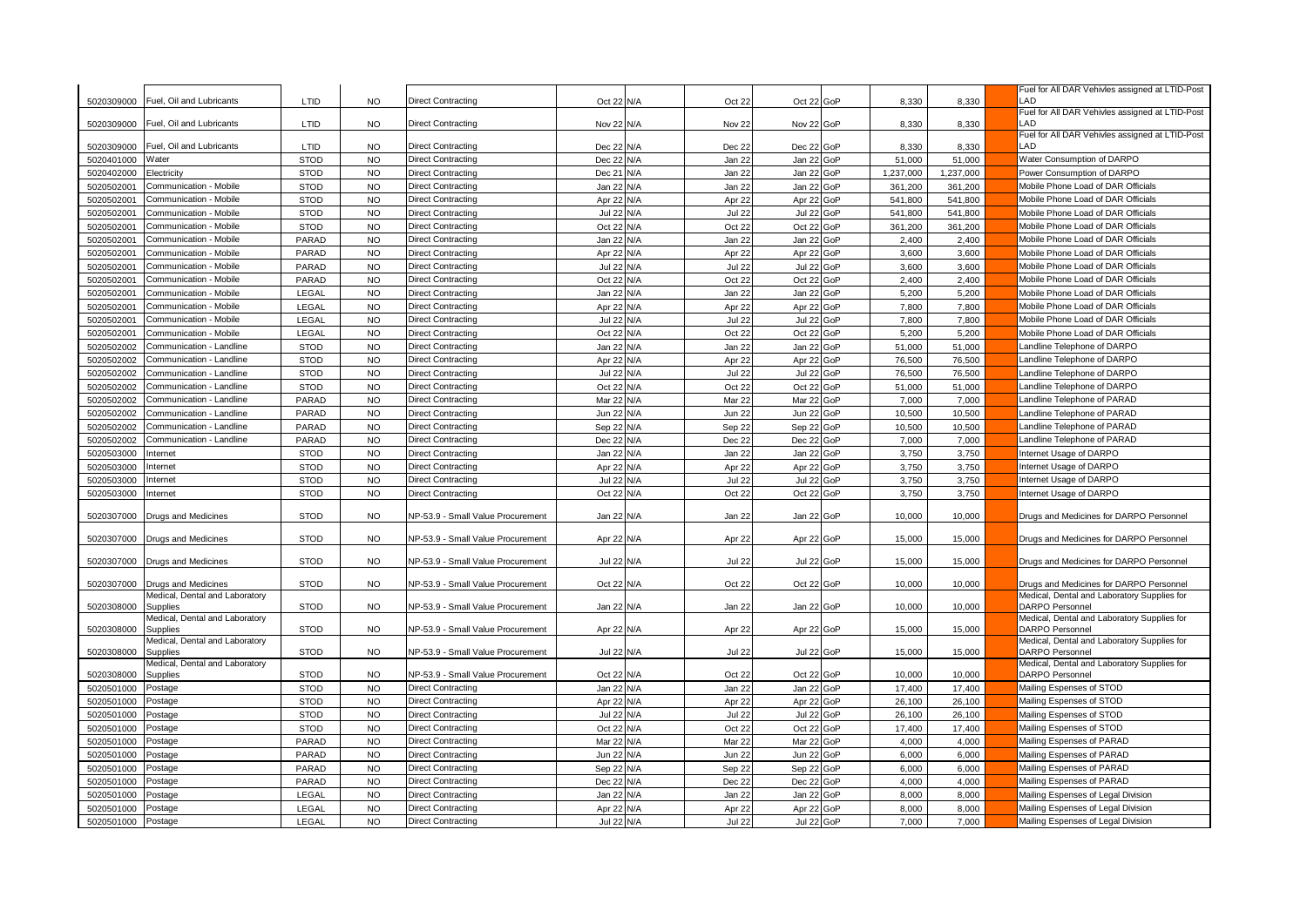| 5020501000 | Postage                                                                | LEGAL       | <b>NO</b>  | Direct Contracting                           | Oct 22 N/A     |        | Oct 22            | Oct 22 GoP     | 7,000     | 7,000     | Mailing Espenses of Legal Division                                  |
|------------|------------------------------------------------------------------------|-------------|------------|----------------------------------------------|----------------|--------|-------------------|----------------|-----------|-----------|---------------------------------------------------------------------|
| 5029902000 | Printing and Publication - LAD                                         | LTID        | <b>NO</b>  | NP-53.9 - Small Value Procurement            | Jan 22 N/A     |        | Jan 22            | Jan 22 GoP     | 12,500    | 12,500    | Prinitng and Publication for LAD                                    |
| 5029902000 | Printing and Publication - LAD                                         | LTID        | <b>NO</b>  | NP-53.9 - Small Value Procurement            | Feb 22 N/A     |        | Feb 22            | Feb 22 GoP     | 12,500    | 12,500    | Prinitng and Publication for LAD                                    |
| 5029902000 | Printing and Publication - LAD                                         | LTID        | <b>NO</b>  | NP-53.9 - Small Value Procurement            | Mar 22 N/A     |        | Mar 22            | Mar 22 GoP     | 12,500    | 12,500    | Prinitng and Publication for LAD                                    |
| 5029902000 | Printing and Publication - LAD                                         | LTID        | <b>NO</b>  | VP-53.9 - Small Value Procurement            | Apr 22 N/A     |        | Apr 22            | Apr 22 GoP     | 12,500    | 12,500    | Prinitng and Publication for LAD                                    |
| 5029902000 | Printing and Publication - LAD                                         | LTID        | <b>NO</b>  | NP-53.9 - Small Value Procurement            | May 22 N/A     |        | May 22            | May 22 GoP     | 12,500    | 12,500    | Prinitng and Publication for LAD                                    |
| 5029902000 | Printing and Publication - LAD                                         | LTID        | NO.        | NP-53.9 - Small Value Procurement            | Jun 22 N/A     |        | <b>Jun 22</b>     | Jun 22 GoP     | 12,500    | 12,500    | Prinitng and Publication for LAD                                    |
|            | 5029902000 Printing and Publication - LAD                              | LTID        | <b>NO</b>  | NP-53.9 - Small Value Procurement            | Jul 22 N/A     |        | <b>Jul 22</b>     | Jul 22 GoP     | 12,500    | 12,500    | Prinitng and Publication for LAD                                    |
| 5029902000 | Printing and Publication - LAD                                         | LTID        | NO.        | NP-53.9 - Small Value Procurement            | Aug 22 N/A     |        | Aug 22            | Aug 22 GoP     | 12,500    | 12,500    | Prinitng and Publication for LAD                                    |
| 5029902000 | Printing and Publication - LAD                                         | LTID        | <b>NO</b>  | NP-53.9 - Small Value Procurement            | Sep 22 N/A     |        | Sep 22            | Sep 22 GoP     | 12,500    | 12,500    | Prinitng and Publication for LAD                                    |
| 5029902000 | Printing and Publication - LAD                                         | LTID        | <b>NO</b>  | NP-53.9 - Small Value Procurement            | Oct 22 N/A     |        | Oct 22            | Oct 22 GoP     | 12,500    | 12,500    | Prinitng and Publication for LAD                                    |
| 5029902000 | Printing and Publication - LAD                                         | LTID        | <b>NO</b>  | NP-53.9 - Small Value Procurement            | Nov 22 N/A     |        | Nov <sub>22</sub> | Nov 22 GoP     | 12,500    | 12,500    | Prinitng and Publication for LAD                                    |
| 5029902000 | Printing and Publication - LAD                                         | LTID        | <b>NO</b>  | NP-53.9 - Small Value Procurement            | Dec 22 N/A     |        | Dec 22            | Dec 22 GoP     | 12,500    | 12,500    | Prinitng and Publication for LAD                                    |
| 5029902000 | Printing and Publication - Post<br>LAD                                 | LTID        | <b>NO</b>  | NP-53.9 - Small Value Procurement            | Jan 22 N/A     |        | Jan 22            | Jan 22 GoP     | 8,400     | 8,400     | Prinitng and Publication for Post LAD                               |
| 5029902000 | Printing and Publication - Post<br>LAD                                 | LTID        | <b>NO</b>  | NP-53.9 - Small Value Procurement            | Feb 22 N/A     |        | Feb <sub>22</sub> | Feb 22 GoP     | 8,300     | 8,300     | Prinitng and Publication for Post LAD                               |
| 5029902000 | Printing and Publication - Post<br>LAD                                 | LTID        | <b>NO</b>  | NP-53.9 - Small Value Procurement            | Mar 22 N/A     |        | Mar 22            | Mar 22 GoP     | 8,330     | 8,330     | Prinitng and Publication for Post LAD                               |
| 5029902000 | Printing and Publication - Post<br>.AD                                 | LTID        | <b>NO</b>  | NP-53.9 - Small Value Procurement            | Apr 22 N/A     |        | Apr 22            | Apr 22 GoP     | 8,330     | 8,330     | Prinitng and Publication for Post LAD                               |
| 5029902000 | Printing and Publication - Post<br>LAD                                 | LTID        | NO.        | NP-53.9 - Small Value Procurement            | May 22 N/A     |        | May 22            | May 22 GoP     | 8,330     | 8,330     | Prinitng and Publication for Post LAD                               |
| 5029902000 | Printing and Publication - Post<br>_AD                                 | LTID        | <b>NO</b>  | NP-53.9 - Small Value Procurement            | Jun 22 N/A     |        | <b>Jun 22</b>     | Jun 22 GoP     | 8,330     | 8,330     | Prinitng and Publication for Post LAD                               |
| 5029902000 | Printing and Publication - Post<br>LAD                                 | LTID        | NO.        | NP-53.9 - Small Value Procurement            | Jul 22 N/A     |        | <b>Jul 22</b>     | Jul 22 GoP     | 8,330     | 8,330     | Prinitng and Publication for Post LAD                               |
| 5029902000 | Printing and Publication - Post<br>AD                                  | LTID        | <b>NO</b>  | NP-53.9 - Small Value Procurement            | Aug 22 N/A     |        | Aug 22            | Aug 22 GoP     | 8,330     | 8,330     | Prinitng and Publication for Post LAD                               |
| 5029902000 | Printing and Publication - Post<br>LAD                                 | LTID        | <b>NO</b>  | NP-53.9 - Small Value Procurement            | Sep 22 N/A     |        | Sep 22            | Sep 22 GoP     | 8,330     | 8,330     | Prinitng and Publication for Post LAD                               |
| 5029902000 | Printing and Publication - Post<br>.AD                                 | LTID        | <b>NO</b>  | NP-53.9 - Small Value Procurement            | Oct 22 N/A     |        | Oct 22            | Oct 22 GoP     | 8,330     | 8,330     | Prinitng and Publication for Post LAD                               |
| 5029902000 | Printing and Publication - Post<br>I AD                                | LTID        | <b>NO</b>  | NP-53.9 - Small Value Procurement            | Nov 22 N/A     |        | Nov <sub>22</sub> | Nov 22 GoP     | 8,330     | 8,330     | Prinitng and Publication for Post LAD                               |
| 5029902000 | Printing and Publication - Post<br>.AD                                 | LTID        | <b>NO</b>  | NP-53.9 - Small Value Procurement            | Dec 22 N/A     |        | Dec 22            | Dec 22 GoP     | 8,330     | 8,330     | Prinitng and Publication for Post LAD                               |
| 5029902000 | Printing and Publication -<br>Adjudication of Agrarian Reform<br>Cases | PARAD       | <b>NO</b>  | NP-53.9 - Small Value Procurement            | Feb 22 N/A     |        | Feb 22            | Feb 22 GoP     | 5,000     | 5,000     | Printing and Publication - Adjudication of<br>Agrarian Reform Cases |
| 5029902000 | Printing and Publication -<br>Adjudication of Agrarian Reform<br>Cases | PARAD       | <b>NO</b>  | NP-53.9 - Small Value Procurement            | Jul 22 N/A     |        | <b>Jul 22</b>     | Jul 22 GoP     | 5,000     | 5,000     | Printing and Publication - Adjudication of<br>Agrarian Reform Cases |
| 5021502000 | Fidelity Bond Premium                                                  | <b>STOD</b> | <b>YES</b> | NP-53.5 Agency-to-Agency                     | Jan-Mar-22     | N/A    | Jan-Mar-22        | Jan-Mar-22 GoP | 31,000    | 31,000    | Fidelity Bond for Accountable Officers                              |
| 5021503000 | <b>Insurance Expenses</b>                                              | <b>STOD</b> | <b>YES</b> | NP-53.5 Agency-to-Agency                     | Jan-Mar-22 N/A |        | Jan-Mar-22        | Jan-Mar-22 GoP | 56,000    | 56,000    | Insurance for DAR RP Vehicles                                       |
| 5029905001 | Rent - Building                                                        | <b>STOD</b> | <b>YES</b> | NP-53.10 Lease of Real Property and<br>Venue | Dec 21         | Dec 21 | Jan 22            | Jan 22 GoP     | 5,898,000 | 5,898,000 | Rental of DAR Provimcial Office                                     |
| 5029905001 | Rent - Building                                                        | PARAD       | <b>YES</b> | NP-53.10 Lease of Real Property and<br>Venue | Dec 21         | Dec 21 | Jan 22            | Jan 22 GoP     | 655,000   | 655,000   | Rental of PARAD Office                                              |
|            | 5029905003 Rents - Motor Vehicles                                      | LTID        | <b>NO</b>  | NP-53.9 - Small Value Procurement            | Jan 22         | N/A    | Jan 22            | Jan 22 GoP     | 13,350    | 13,350    | Rental of Vehicles for LTID Personnel                               |
|            | 5029905003 Rents - Motor Vehicles                                      | LTID        | <b>NO</b>  | NP-53.9 - Small Value Procurement            | Feb 22 N/A     |        | Feb 22            | Feb 22 GoP     | 13,330    | 13,330    | Rental of Vehicles for LTID Personnel                               |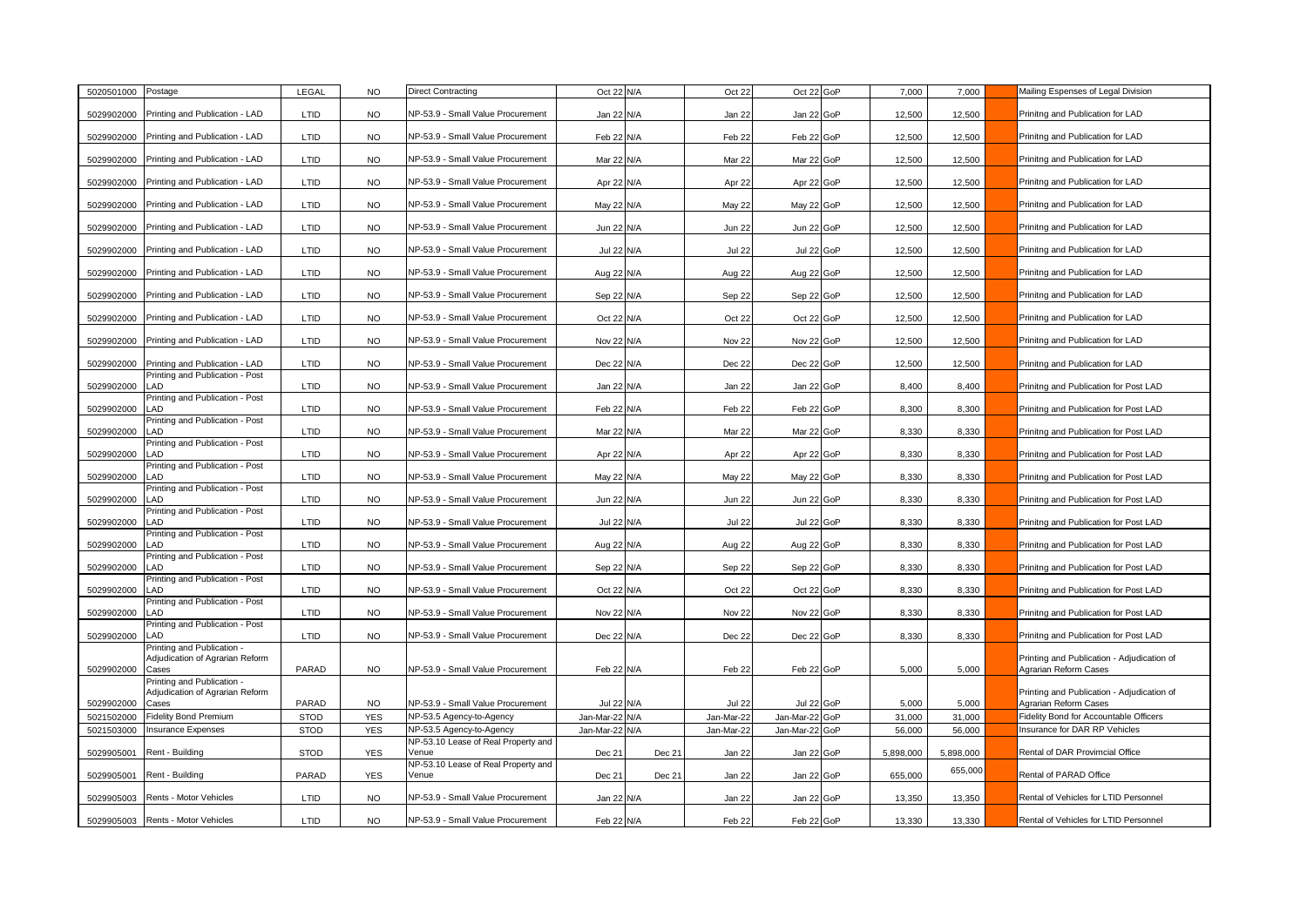| 5029905003            | Rents - Motor Vehicles                                  | LTID  | <b>NO</b> | NP-53.9 - Small Value Procurement        | Mar 22 N/A    |     | Mar 22            | Mar 22 GoP | 13,330 | 13,330 | Rental of Vehicles for LTID Personnel  |
|-----------------------|---------------------------------------------------------|-------|-----------|------------------------------------------|---------------|-----|-------------------|------------|--------|--------|----------------------------------------|
|                       | 5029905003 Rents - Motor Vehicles                       | LTID  | <b>NO</b> | VP-53.9 - Small Value Procurement        | Apr 22 N/A    |     | Apr 22            | Apr 22 GoP | 20,000 | 20,000 | Rental of Vehicles for LTID Personnel  |
| 5029905003            | Rents - Motor Vehicles                                  | LTID  | <b>NO</b> | NP-53.9 - Small Value Procurement        | May 22 N/A    |     | May 22            | May 22 GoP | 20,000 | 20,000 | Rental of Vehicles for LTID Personnel  |
| 5029905003            | Rents - Motor Vehicles                                  | LTID  | <b>NO</b> | NP-53.9 - Small Value Procurement        | Jun 22 N/A    |     | <b>Jun 22</b>     | Jun 22 GoP | 20,000 | 20,000 | Rental of Vehicles for LTID Personnel  |
|                       | 5029905003 Rents - Motor Vehicles                       | LTID  | NO.       | NP-53.9 - Small Value Procurement        | <b>Jul 22</b> | N/A | <b>Jul 22</b>     | Jul 22 GoP | 20,000 | 20,000 | Rental of Vehicles for LTID Personnel  |
|                       | 5029905003 Rents - Motor Vehicles                       | LTID  | NO.       | NP-53.9 - Small Value Procurement        | Aug 22 N/A    |     | Aug 22            | Aug 22 GoP | 20,000 | 20,000 | Rental of Vehicles for LTID Personnel  |
| 5029905003            | Rents - Motor Vehicles                                  | LTID  | <b>NO</b> | NP-53.9 - Small Value Procurement        | Sep 22 N/A    |     | Sep 22            | Sep 22 GoP | 20,000 | 20,000 | Rental of Vehicles for LTID Personnel  |
|                       | 5029905003 Rents - Motor Vehicles                       | LTID  | <b>NO</b> | NP-53.9 - Small Value Procurement        | Oct 22 N/A    |     | Oct 22            | Oct 22 GoP | 13,330 | 13,330 | Rental of Vehicles for LTID Personnel  |
|                       | 5029905003 Rents - Motor Vehicles                       | LTID  | <b>NO</b> | NP-53.9 - Small Value Procurement        | Nov 22 N/A    |     | Nov 22            | Nov 22 GoP | 13,330 | 13,330 | Rental of Vehicles for LTID Personnel  |
|                       | 5029905003 Rents - Motor Vehicles                       | LTID  | <b>NO</b> | NP-53.9 - Small Value Procurement        | Dec 22 N/A    |     | Dec 22            | Dec 22 GoP | 13,330 | 13,330 | Rental of Vehicles for LTID Personnel  |
| 5029905003            | Rents - Motor Vehicles                                  | PARAD | <b>NO</b> | NP-53.9 - Small Value Procurement        | Feb 22        | N/A | Feb 22            | Feb 22 GoP | 10,000 | 10.000 | Rental of Vehicles for PARAD Personnel |
|                       | 5029905003 Rents - Motor Vehicles                       | PARAD | <b>NO</b> | NP-53.9 - Small Value Procurement        | May 22 N/A    |     | <b>May 22</b>     | May 22 GoP | 10,000 | 10,000 | Rental of Vehicles for PARAD Personnel |
| 5029905003            | Rents - Motor Vehicles                                  | PARAD | <b>NO</b> | NP-53.9 - Small Value Procurement        | Aug 22 N/A    |     | Aug 22            | Aug 22 GoP | 10,000 | 10,000 | Rental of Vehicles for PARAD Personnel |
| 5029905003            | Rents - Motor Vehicles -<br>Supervision                 | PBDD  | <b>NO</b> | NP-53.9 - Small Value Procurement        | Jun 22 N/A    |     | <b>Jun 22</b>     | Jun 22 GoP | 20,500 | 20,500 | Rental of Vehicles for PBDD Personnel  |
| 5029905003            | Rents - Motor Vehicles -<br>Supervision                 | PBDD  | <b>NO</b> | NP-53.9 - Small Value Procurement        | Sep 22 N/A    |     | Sep 22            | Sep 22 GoP | 20,500 | 20,500 | Rental of Vehicles for PBDD Personnel  |
| 5029905003            | Rents - Motor Vehicles - EDES -<br><b>VLFED</b>         | PBDD  | <b>NO</b> | NP-53.9 - Small Value Procurement        | Feb 22 N/A    |     | Feb <sub>22</sub> | Feb 22 GoP | 10,000 | 10.000 | Rental of Vehicles for PBDD Personnel  |
| 5029905003            | Rents - Motor Vehicles - EDES -<br>VLFED                | PBDD  | <b>NO</b> | NP-53.9 - Small Value Procurement        | Mar 22 N/A    |     | Mar 22            | Mar 22 GoP | 10,000 | 10,000 | Rental of Vehicles for PBDD Personnel  |
| 5029905003            | Rents - Motor Vehicles - EDES -<br>VLFED                | PBDD  | <b>NO</b> | NP-53.9 - Small Value Procurement        | Apr 22 N/A    |     | Apr 22            | Apr 22 GoP | 10,000 | 10,000 | Rental of Vehicles for PBDD Personnel  |
| 5029905003            | Rents - Motor Vehicles - EDES -<br>VLFED                | PBDD  | <b>NO</b> | NP-53.9 - Small Value Procurement        | May 22 N/A    |     | <b>May 22</b>     | May 22 GoP | 10,000 | 10,000 | Rental of Vehicles for PBDD Personnel  |
| 5029905003            | Rents - Motor Vehicles - EDES -<br>VLFED                | PBDD  | <b>NO</b> | NP-53.9 - Small Value Procurement        | Jun 22 N/A    |     | <b>Jun 22</b>     | Jun 22 GoP | 10,000 | 10,000 | Rental of Vehicles for PBDD Personnel  |
| 5029905003            | Rents - Motor Vehicles - EDES -<br>VLFED                | PBDD  | <b>NO</b> | NP-53.9 - Small Value Procurement        | Jul 22 N/A    |     | <b>Jul 22</b>     | Jul 22 GoP | 10,000 | 10,000 | Rental of Vehicles for PBDD Personnel  |
| 5029905003            | Rents - Motor Vehicles - EDES -<br>VLFED                | PBDD  | <b>NO</b> | NP-53.9 - Small Value Procurement        | Aug 22 N/A    |     | Aug 22            | Aug 22 GoP | 10,000 | 10,000 | Rental of Vehicles for PBDD Personnel  |
| 5029905003            | Rents - Motor Vehicles - EDES -<br>VLFED                | PBDD  | <b>NO</b> | NP-53.9 - Small Value Procurement        | Sep 22 N/A    |     | Sep 22            | Sep 22 GoP | 10,000 | 10,000 | Rental of Vehicles for PBDD Personnel  |
| 5029905003            | Rents - Motor Vehicles - EDES -<br>VLFED                | PBDD  | <b>NO</b> | NP-53.9 - Small Value Procurement        | Oct 22 N/A    |     | Oct 22            | Oct 22 GoP | 10,000 | 10,000 | Rental of Vehicles for PBDD Personnel  |
| 5029905003            | Rents - Motor Vehicles - EDES -<br>VLFED                | PBDD  | <b>NO</b> | NP-53.9 - Small Value Procurement        | Nov 22 N/A    |     | <b>Nov 22</b>     | Nov 22 GoP | 10,000 | 10,000 | Rental of Vehicles for PBDD Personnel  |
| 5029905003            | Rents - Motor Vehicles - EDES -<br><b>PBD Lawyering</b> | PBDD  | <b>NO</b> | NP-53.9 - Small Value Procurement        | Mar 22 N/A    |     | Mar 22            | Mar 22 GoP | 5,000  | 5,000  | Rental of Vehicles for PBDD Personnel  |
| 5029905003            | Rents - Motor Vehicles - EDES -<br>PBD Lawyering        | PBDD  | <b>NO</b> | NP-53.9 - Small Value Procurement        | Jul 22 N/A    |     | <b>Jul 22</b>     | Jul 22 GoP | 5,000  | 5,000  | Rental of Vehicles for PBDD Personnel  |
| 5029905003            | Rents - Motor Vehicles - EDES -<br>PBD Lawyering        | PBDD  | <b>NO</b> | NP-53.9 - Small Value Procurement        | Oct 22 N/A    |     | Oct 22            | Oct 22 GoP | 5,000  | 5,000  | Rental of Vehicles for PBDD Personnel  |
| 5029905003            | Rents - Motor Vehicles - EDES -<br>LinkSFarmm           | PBDD  | NO.       | <b>VP-53.9 - Small Value Procurement</b> | Feb 22 N/A    |     | Feb 22            | Feb 22 GoP | 5,000  | 5,000  | Rental of Vehicles for PBDD Personnel  |
| 5029905003            | Rents - Motor Vehicles - EDES -<br>.inkSFarmm           | PBDD  | <b>NO</b> | NP-53.9 - Small Value Procurement        | Mar 22 N/A    |     | Mar 22            | Mar 22 GoP | 10,000 | 10,000 | Rental of Vehicles for PBDD Personnel  |
| 5029905003            | Rents - Motor Vehicles - EDES -<br>LinkSFarmm           | PBDD  | <b>NO</b> | NP-53.9 - Small Value Procurement        | Apr 22 N/A    |     | Apr 22            | Apr 22 GoP | 10,000 | 10,000 | Rental of Vehicles for PBDD Personnel  |
| 5029905003            | Rents - Motor Vehicles - EDES -<br>.inkSFarmm           | PBDD  | <b>NO</b> | NP-53.9 - Small Value Procurement        | May 22 N/A    |     | May 22            | May 22 GoP | 10,000 | 10,000 | Rental of Vehicles for PBDD Personnel  |
| 5029905003 LinkSFarmm | Rents - Motor Vehicles - EDES -                         | PBDD  | NO.       | NP-53.9 - Small Value Procurement        | Jun 22 N/A    |     | <b>Jun 22</b>     | Jun 22 GoP | 10,000 | 10,000 | Rental of Vehicles for PBDD Personnel  |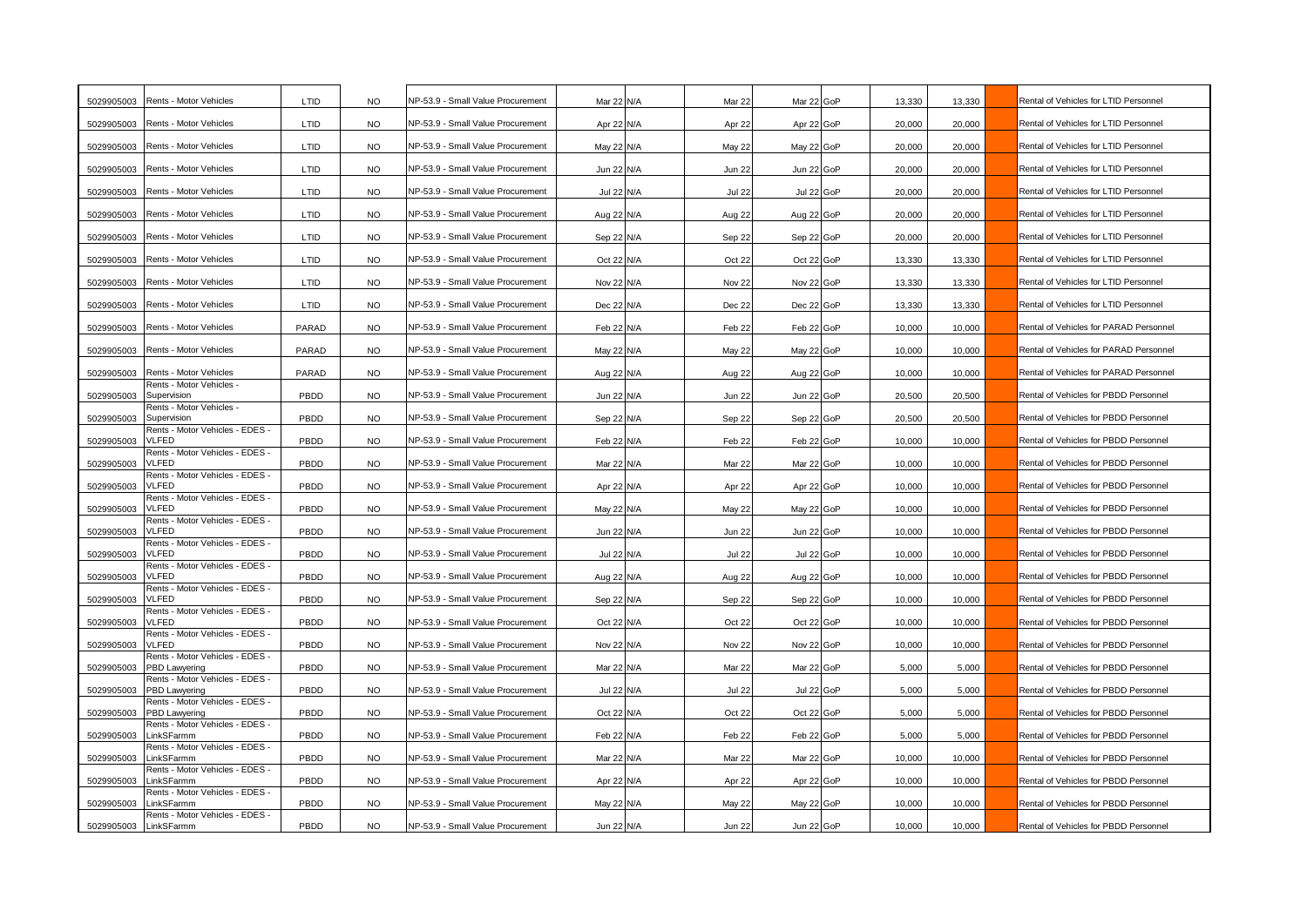|            | Rents - Motor Vehicles - EDES -                       |             |           |                                   |                    |                   |                    |     |        |        |                                                             |
|------------|-------------------------------------------------------|-------------|-----------|-----------------------------------|--------------------|-------------------|--------------------|-----|--------|--------|-------------------------------------------------------------|
| 5029905003 | .inkSFarmm                                            | PBDD        | NO.       | NP-53.9 - Small Value Procurement | Jul 22 N/A         | <b>Jul 22</b>     | Jul 22 GoP         |     | 10.000 | 10.000 | Rental of Vehicles for PBDD Personnel                       |
|            | Rents - Motor Vehicles - EDES -                       |             |           |                                   |                    |                   |                    |     |        |        |                                                             |
| 5029905003 | LinkSFarmm<br>Rents - Motor Vehicles - EDES -         | PBDD        | <b>NO</b> | NP-53.9 - Small Value Procurement | Aug 22 N/A         | Aug 22            | Aug 22 GoP         |     | 10.000 | 10.000 | Rental of Vehicles for PBDD Personnel                       |
| 5029905003 | .inkSFarmm                                            | PBDD        | <b>NO</b> | NP-53.9 - Small Value Procurement | Sep 22 N/A         | Sep 22            | Sep 22 GoP         |     | 10,000 | 10.000 | Rental of Vehicles for PBDD Personnel                       |
|            | Rents - Motor Vehicles - EDES -                       |             |           |                                   |                    |                   |                    |     |        |        |                                                             |
| 5029905003 | LinkSFarmm<br>Rents - Motor Vehicles - EDES -         | PBDD        | <b>NO</b> | NP-53.9 - Small Value Procurement | Oct 22 N/A         | Oct 22            | Oct 22 GoP         |     | 10.000 | 10.000 | Rental of Vehicles for PBDD Personnel                       |
| 5029905003 | .inkSFarmm                                            | PBDD        | <b>NO</b> | NP-53.9 - Small Value Procurement | Nov 22 N/A         | Nov <sub>22</sub> | Nov 22 GoP         |     | 10,000 | 10,000 | Rental of Vehicles for PBDD Personnel                       |
|            | Rents - Motor Vehicles - EDES -                       |             |           |                                   |                    |                   |                    |     |        |        |                                                             |
| 5029905003 | FBS<br>Rents - Motor Vehicles - EDES -                | PBDD        | <b>NO</b> | NP-53.9 - Small Value Procurement | Feb 22 N/A         | Feb 22            | Feb 22 GoP         |     | 5,000  | 5,000  | Rental of Vehicles for PBDD Personnel                       |
| 5029905003 | FBS                                                   | PBDD        | <b>NO</b> | NP-53.9 - Small Value Procurement | Mar 22 N/A         | Mar 22            | Mar 22 GoP         |     | 5,000  | 5,000  | Rental of Vehicles for PBDD Personnel                       |
|            | Rents - Motor Vehicles - EDES -                       |             |           |                                   |                    |                   |                    |     |        |        |                                                             |
| 5029905003 | <b>FBS</b><br>Rents - Motor Vehicles - EDES -         | PBDD        | <b>NO</b> | NP-53.9 - Small Value Procurement | Apr 22 N/A         | Apr 22            | Apr 22 GoP         |     | 5,000  | 5,000  | Rental of Vehicles for PBDD Personnel                       |
| 5029905003 | <b>FBS</b>                                            | PBDD        | <b>NO</b> | NP-53.9 - Small Value Procurement | May 22 N/A         | May 22            | May 22 GoP         |     | 5,000  | 5,000  | Rental of Vehicles for PBDD Personnel                       |
|            | Rents - Motor Vehicles - EDES -                       |             |           |                                   |                    |                   |                    |     |        |        |                                                             |
| 5029905003 | <b>FBS</b><br>Rents - Motor Vehicles - EDES -         | PBDD        | <b>NO</b> | NP-53.9 - Small Value Procurement | Jun 22 N/A         | Jun 22            | Jun 22 GoP         |     | 10,000 | 10,000 | Rental of Vehicles for PBDD Personnel                       |
| 5029905003 | FBS                                                   | PBDD        | <b>NO</b> | NP-53.9 - Small Value Procurement | Jul 22 N/A         | <b>Jul 22</b>     | Jul 22 GoP         |     | 5,000  | 5,000  | Rental of Vehicles for PBDD Personnel                       |
|            | Rents - Motor Vehicles - EDES -                       |             |           |                                   |                    |                   |                    |     |        |        |                                                             |
| 5029905003 | <b>FBS</b><br>Rents - Motor Vehicles - EDES -         | PBDD        | <b>NO</b> | NP-53.9 - Small Value Procurement | Aug 22 N/A         | Aug 22            | Aug 22 GoP         |     | 5,000  | 5,000  | Rental of Vehicles for PBDD Personnel                       |
| 5029905003 | <b>FBS</b>                                            | PBDD        | <b>NO</b> | NP-53.9 - Small Value Procurement | Sep 22 N/A         | Sep 22            | Sep 22 GoP         |     | 5,000  | 5,000  | Rental of Vehicles for PBDD Personnel                       |
|            | Rents - Motor Vehicles - EDES -                       |             |           |                                   |                    |                   |                    |     |        |        |                                                             |
| 5029905003 | <b>FBS</b><br>Rents - Motor Vehicles - EDES -         | PBDD        | <b>NO</b> | NP-53.9 - Small Value Procurement | Oct 22 N/A         | Oct 22            | Oct 22 GoP         |     | 10,000 | 10,000 | Rental of Vehicles for PBDD Personnel                       |
| 5029905003 | <b>FBS</b>                                            | PBDD        | <b>NO</b> | NP-53.9 - Small Value Procurement | Nov 22 N/A         | Nov 22            | Nov 22 GoP         |     | 5,000  | 5,000  | Rental of Vehicles for PBDD Personnel                       |
|            | Repairs and Maint. - Info and                         |             |           |                                   |                    |                   |                    |     |        |        |                                                             |
| 5021305003 | Comm Technology<br>Repairs and Maint. - Info and      | <b>STOD</b> | <b>NO</b> | NP-53.9 - Small Value Procurement | Jan - Mar - 22 N/A | Jan - Mar - 22    | Jan - Mar - 22 GoP |     | 12,000 | 12,000 | Repairs of ICT Equipment                                    |
|            | 5021305003 Comm Technology                            | <b>STOD</b> | <b>NO</b> | NP-53.9 - Small Value Procurement | Apr-Jun -22 N/A    | Apr-Jun -22       | Apr-Jun -22 GoP    |     | 12,000 | 12,000 | Repairs of ICT Equipment                                    |
|            | Repairs and Maint. - Info and                         |             |           |                                   |                    |                   |                    |     |        |        |                                                             |
| 5021305003 | Comm Technology<br>Repairs and Maint. - Info and      | <b>STOD</b> | <b>NO</b> | NP-53.9 - Small Value Procurement | Jul-Sept - 22 N/A  | Jul-Sept - 22     | Jul-Sept - 22 GoP  |     | 12,000 | 12,000 | Repairs of ICT Equipment                                    |
|            | 5021305003 Comm Technology                            | <b>STOD</b> | <b>NO</b> | NP-53.9 - Small Value Procurement | Oct-Dec - 22 N/A   | Oct-Dec - 22      | Oct-Dec - 22 GoP   |     | 12,000 | 12,000 | Repairs of ICT Equipment                                    |
|            |                                                       |             |           |                                   |                    |                   |                    |     |        |        |                                                             |
| 5021306001 | Repair and Maint. - Motor Vehicles                    | <b>STOD</b> | <b>NO</b> | NP-53.9 - Small Value Procurement | Mar 22 N/A         | Mar 22            | Mar 22 GoP         |     | 51,000 | 51,000 | Repairs of DAR RP Vehicles                                  |
|            | 5021306001 Repair and Maint. - Motor Vehicles         | <b>STOD</b> | <b>NO</b> | NP-53.9 - Small Value Procurement | Jun 22 N/A         | <b>Jun 22</b>     | Jun 22 GoP         |     | 51,000 | 51,000 | Repairs of DAR RP Vehicles                                  |
|            |                                                       |             |           |                                   |                    |                   |                    |     |        |        |                                                             |
| 5021306001 | Repair and Maint. - Motor Vehicles                    | <b>STOD</b> | <b>NO</b> | NP-53.9 - Small Value Procurement | Sep 22 N/A         | Sep 22            | Sep 22             | GoP | 51,000 | 51,000 | Repairs of DAR RP Vehicles                                  |
| 5021306001 | Repair and Maint. - Motor Vehicles                    | <b>STOD</b> | NO.       | NP-53.9 - Small Value Procurement | Dec 22 N/A         | Dec 22            | Dec 22 GoP         |     | 51,000 | 51,000 | Repairs of DAR RP Vehicles                                  |
|            | Repairs and Maint. - Furniture and                    |             |           |                                   |                    |                   |                    |     |        |        |                                                             |
| 5021307000 | <b>Fixtures</b><br>Repairs and Maint. - Furniture and | <b>STOD</b> | <b>NO</b> | NP-53.9 - Small Value Procurement | Jan 22 N/A         | Jan 22            | Jan 22 GoP         |     | 12,750 | 12,750 | Repairs of Furnitures and Fixtures                          |
| 5021307000 | Fixtures                                              | <b>STOD</b> | NO.       | NP-53.9 - Small Value Procurement | Apr 22 N/A         | Apr 22            | Apr 22 GoP         |     | 12,750 | 12,750 | Repairs of Furnitures and Fixtures                          |
|            | Repairs and Maint. - Furniture and                    |             |           |                                   |                    |                   |                    |     |        |        |                                                             |
| 5021307000 | Fixtures<br>Repairs and Maint. - Furniture and        | <b>STOD</b> | <b>NO</b> | NP-53.9 - Small Value Procurement | Jul 22 N/A         | <b>Jul 22</b>     | <b>Jul 22</b>      | GoP | 12,750 | 12,750 | Repairs of Furnitures and Fixtures                          |
| 5021307000 | Fixtures                                              | <b>STOD</b> | NO.       | NP-53.9 - Small Value Procurement | Oct 22 N/A         | Oct 22            | Oct 22 GoP         |     | 12,750 | 12,750 | Repairs of Furnitures and Fixtures                          |
|            | Repairs and Maint. - Office                           |             |           |                                   |                    |                   |                    |     |        |        |                                                             |
| 5021307000 | Eauipment<br>Repairs and Maint. - Office              | <b>STOD</b> | <b>NO</b> | Direct Contracting                | Jan 22 N/A         | Jan 22            | Jan 22 GoP         |     | 16,200 | 16,200 | Repairs of Semi-Expendable Equipment                        |
| 5021307000 | Equipment                                             | <b>STOD</b> | <b>NO</b> | NP-53.9 - Small Value Procurement | Apr 22 N/A         | Apr 22            | Apr 22 GoP         |     | 24,300 | 24,300 | Repairs of Office Equipment                                 |
|            | Repairs and Maint. - Office                           |             |           |                                   |                    |                   |                    |     |        |        |                                                             |
| 5021307000 | Equipment<br>Repairs and Maint. - Office              | <b>STOD</b> | <b>NO</b> | <b>Direct Contracting</b>         | Jul 22 N/A         | <b>Jul 22</b>     | Jul 22 GoP         |     | 24,300 | 24,300 | Repairs of Semi-Expendable Equipment                        |
| 5021307000 | Equipment                                             | <b>STOD</b> | <b>NO</b> | NP-53.9 - Small Value Procurement | Oct 22 N/A         | Oct 22            | Oct 22 GoP         |     | 16,200 | 16,200 | Repairs of Office Equipment                                 |
|            |                                                       |             |           |                                   |                    |                   |                    |     |        |        | Repairs and Maintenance - Buildings and Other               |
|            | 5021307000 Repairs and Maint. - Building              | <b>STOD</b> | <b>NO</b> | NP-53.9 - Small Value Procurement | Jan 22 N/A         | Jan 22            | Jan 22 GoP         |     | 35,400 | 35,400 | Structures<br>Repairs and Maintenance - Buildings and Other |
|            | 5021307000 Repairs and Maint. - Building              | <b>STOD</b> | <b>NO</b> | NP-53.9 - Small Value Procurement | Apr 22 N/A         | Apr 22            | Apr 22 GoP         |     | 53.100 | 53.100 | <b>Structures</b>                                           |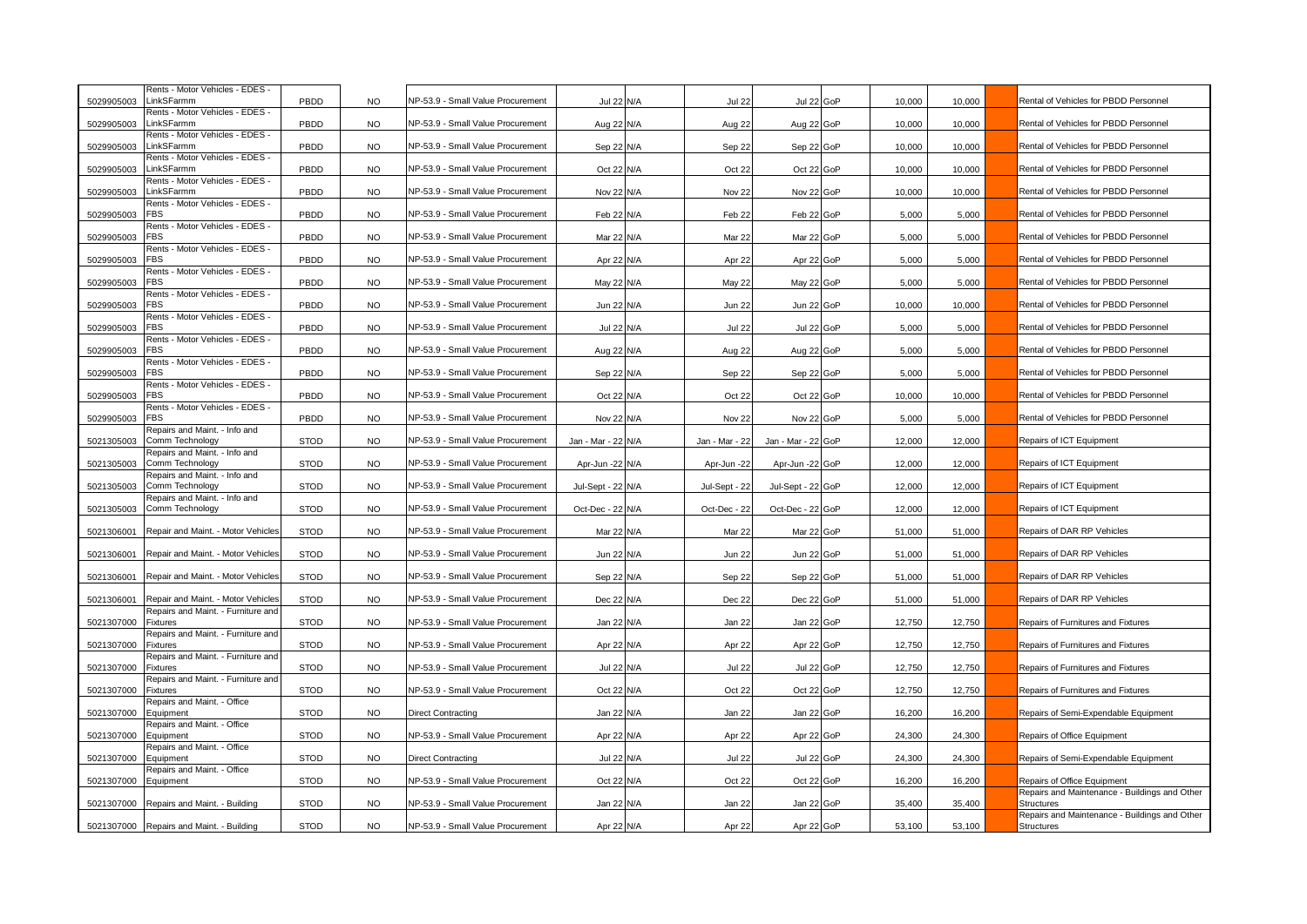| 5021307000 Repairs and Maint. - Building             | <b>STOD</b> | NO        | NP-53.9 - Small Value Procurement | Jul 22 N/A | <b>Jul 22</b> | Jul 22 GoP | 53,100  | 53,100  | Repairs and Maintenance - Buildings and Other<br>Structures        |
|------------------------------------------------------|-------------|-----------|-----------------------------------|------------|---------------|------------|---------|---------|--------------------------------------------------------------------|
| 5021307000 Repairs and Maint. - Building             | <b>STOD</b> | <b>NO</b> | NP-53.9 - Small Value Procurement | Oct 22 N/A | Oct 22        | Oct 22 GoP | 35,400  | 35,400  | Repairs and Maintenance - Buildings and Other<br><b>Structures</b> |
| Representation                                       | <b>STOD</b> | <b>NO</b> | NP-53.9 - Small Value Procurement | Jan 22 N/A | Jan 22        | Jan 22 GoP | 11,200  | 11,200  | Representation Expenses of STOD                                    |
| Representation                                       | <b>STOD</b> | <b>NO</b> | NP-53.9 - Small Value Procurement | Apr 22 N/A | Apr 22        | Apr 22 GoP | 16,800  | 16,800  | Representation Expenses of STOD                                    |
| Representation                                       | <b>STOD</b> | <b>NO</b> | NP-53.9 - Small Value Procurement | Jul 22 N/A | <b>Jul 22</b> | Jul 22 GoP | 16,800  | 16,800  | Representation Expenses of STOD                                    |
| Representation                                       | <b>STOD</b> | <b>NO</b> | NP-53.9 - Small Value Procurement | Oct 22 N/A | Oct 22        | Oct 22 GoP | 11,200  | 11,200  | Representation Expenses of STOD                                    |
| 50299070 00 Subscription Expense                     | <b>STOD</b> | <b>NO</b> | NP-53.9 - Small Value Procurement | Jan 22 N/A | Jan 22        | Jan 22 GoP | 6,000   | 6,000   | Subscriptions of DARPO                                             |
| 50299070 00 Subscription Expense                     | <b>STOD</b> | <b>NO</b> | NP-53.9 - Small Value Procurement | Apr 22 N/A | Apr 22        | Apr 22 GoP | 6.000   | 6.000   | Subscriptions of DARPO                                             |
| 50299070 00 Subscription Expense                     | <b>STOD</b> | <b>NO</b> | NP-53.9 - Small Value Procurement | Jul 22 N/A | <b>Jul 22</b> | Jul 22 GoP | 6,000   | 6,000   | Subscriptions of DARPO                                             |
| 50299070 00 Subscription Expense                     | <b>STOD</b> | <b>NO</b> | NP-53.9 - Small Value Procurement | Oct 22 N/A | Oct 22        | Oct 22 GoP | 6,000   | 6,000   | Subscriptions of DARPO                                             |
| Audit Services                                       | <b>STOD</b> | <b>NO</b> | NP-53.9 - Small Value Procurement | Jan 22 N/A | Jan 22        | Jan 22 GoP | 41,000  | 41,000  | Audit Services for DARPO                                           |
| 5021199000<br><b>Professional Services</b>           | <b>STOD</b> | <b>NO</b> | NP-53.9 - Small Value Procurement | Jan 22 N/A | Jan 22        | Jan 22 GoP | 326,400 | 326,400 | Professional Services of STOD                                      |
| 5021199000<br><b>Professional Services</b>           | <b>STOD</b> | <b>NO</b> | NP-53.9 - Small Value Procurement | Mar 22 N/A | Mar 22        | Mar 22 GoP | 489,600 | 489,600 | Professional Services of STOD                                      |
| <b>Professional Services</b><br>5021199000           | <b>STOD</b> | <b>NO</b> | NP-53.9 - Small Value Procurement | Jun 22 N/A | <b>Jun 22</b> | Jun 22 GoP | 489,600 | 489,600 | Professional Services of STOD                                      |
| 5021199000<br><b>Professional Services</b>           | <b>STOD</b> | <b>NO</b> | NP-53.9 - Small Value Procurement | Sep 22 N/A | Sep 22        | Sep 22 GoP | 326,400 | 326,400 | Professional Services of STOD                                      |
| <b>Professional Services</b><br>5021199000           | LTID        | <b>NO</b> | NP-53.9 - Small Value Procurement | Jan 22 N/A | Jan 22        | Jan 22 GoP | 20,000  | 20,000  | Professional Services of LTID - LAD                                |
| 5021199000<br><b>Professional Services</b>           | LTID        | <b>NO</b> | NP-53.9 - Small Value Procurement | Apr 22 N/A | Apr 22        | Apr 22 GoP | 30,000  | 30,000  | Professional Services of LTID - LAD                                |
| 5021199000<br><b>Professional Services</b>           | LTID        | <b>NO</b> | NP-53.9 - Small Value Procurement | Jul 22 N/A | Jul 22        | Jul 22 GoP | 30,000  | 30,000  | Professional Services of LTID - LAD                                |
| 5021199000<br><b>Professional Services</b>           | LTID        | <b>NO</b> | NP-53.9 - Small Value Procurement | Oct 22 N/A | Oct 22        | Oct 22 GoP | 20,000  | 20,000  | Professional Services of LTID - LAD                                |
| <b>Professional Services</b><br>5021199000           | PARAD       | <b>NO</b> | NP-53.9 - Small Value Procurement | Jan 22 N/A | Jan 22        | Jan 22 GoP | 135,000 | 135,000 | Professional Services of PARAD                                     |
| 5021199000<br><b>Professional Services</b>           | PARAD       | <b>NO</b> | NP-53.9 - Small Value Procurement | Apr 22 N/A | Apr 22        | Apr 22 GoP | 162,000 | 162,000 | Professional Services of PARAD                                     |
| <b>Professional Services</b><br>5021199000           | PARAD       | <b>NO</b> | NP-53.9 - Small Value Procurement | Jul 22 N/A | Jul 22        | Jul 22 GoP | 162,000 | 162,000 | Professional Services of PARAD                                     |
| <b>Professional Services</b><br>5021199000           | PARAD       | <b>NO</b> | NP-53.9 - Small Value Procurement | Oct 22 N/A | Oct 22        | Oct 22 GoP | 162,000 | 162,000 | Professional Services of PARAD                                     |
| 5021199000<br><b>Professional Services</b>           | LEGAL       | <b>NO</b> | NP-53.9 - Small Value Procurement | Jan 22 N/A | Jan 22        | Jan 22 GoP | 205,600 | 205,600 | Professional Services of Legal Division                            |
| 5021199000<br><b>Professional Services</b>           | LEGAL       | <b>NO</b> | NP-53.9 - Small Value Procurement | Apr 22 N/A | Apr 22        | Apr 22 GoP | 308,400 | 308,400 | Professional Services of Legal Division                            |
| 5021199000<br><b>Professional Services</b>           | LEGAL       | <b>NO</b> | NP-53.9 - Small Value Procurement | Jul 22 N/A | <b>Jul 22</b> | Jul 22 GoP | 308,400 | 308,400 | Professional Services of Legal Division                            |
| 5021199000<br><b>Professional Services</b>           | LEGAL       | <b>NO</b> | NP-53.9 - Small Value Procurement | Oct 22 N/A | Oct 22        | Oct 22 GoP | 205,600 | 205,600 | Professional Services of Legal Division                            |
| Professional Services -<br>5021199000<br>Supervision | PBDD        | <b>NO</b> | NP-53.9 - Small Value Procurement | Jan 22 N/A | Jan 22        | Jan 22 GoP | 72,800  | 72,800  | Professional Services for PBD                                      |
| Professional Services -<br>5021199000<br>Supervision | PBDD        | <b>NO</b> | NP-53.9 - Small Value Procurement | Apr 22 N/A | Apr 22        | Apr 22 GoP | 109,200 | 109,200 | Professional Services for PBD                                      |
| Professional Services -<br>5021199000<br>Supervision | PBDD        | <b>NO</b> | NP-53.9 - Small Value Procurement | Jul 22 N/A | <b>Jul 22</b> | Jul 22 GoP | 109,200 | 109,200 | Professional Services for PBD                                      |
| Professional Services -<br>5021199000<br>Supervision | PBDD        | <b>NO</b> | NP-53.9 - Small Value Procurement | Oct 22 N/A | Oct 22        | Oct 22 GoP | 72,800  | 72,800  | Professional Services for PBD                                      |
| Training & Seminars/conferences<br>5020200000        | <b>STOD</b> | <b>NO</b> | NP-53.9 - Small Value Procurement | Mar 22 N/A | Mar 22        | Mar 22 GoP | 14,200  | 14,200  | Trainings and Seminars conducted by STOD                           |
| Training & Seminars/conferences<br>50202000 00       | <b>STOD</b> | <b>NO</b> | NP-53.9 - Small Value Procurement | Jun 22 N/A | <b>Jun 22</b> | Jun 22 GoP | 21,300  | 21,300  | Trainings and Seminars conducted by STOD                           |
|                                                      |             |           |                                   |            |               |            |         |         |                                                                    |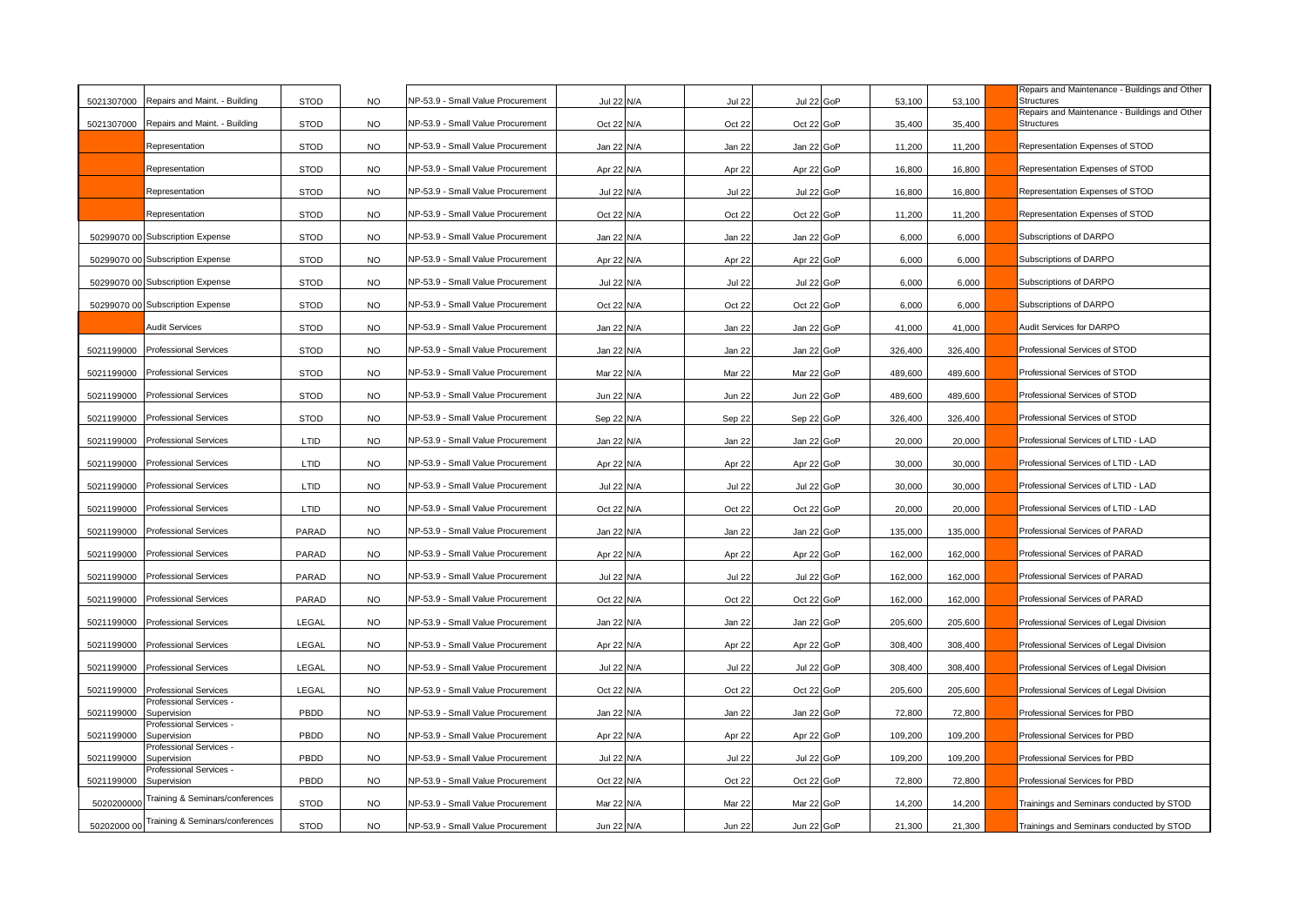| 50202000 00                | Training & Seminars/conferences             | <b>STOD</b> | <b>NO</b>              | NP-53.9 - Small Value Procurement | Sep 22 N/A               | Sep 22            | Sep 22 GoP               | 21,300           | 21,300           | Trainings and Seminars conducted by STOD               |
|----------------------------|---------------------------------------------|-------------|------------------------|-----------------------------------|--------------------------|-------------------|--------------------------|------------------|------------------|--------------------------------------------------------|
| 50202000 00                | Training & Seminars/conferences             | <b>STOD</b> | <b>NO</b>              | NP-53.9 - Small Value Procurement | Dec 22 N/A               | Dec 22            | Dec 22 GoP               | 14,200           | 14,200           | Trainings and Seminars conducted by STOD               |
| 50202000 00 LAD            | Training & Seminars/conferences             | LTID        | <b>NO</b>              | NP-53.9 - Small Value Procurement | Jan 22 N/A               | Jan 22            | Jan 22 GoP               | 67,000           | 67,000           | Trainings and Seminars conducted by LTID-LAD           |
| 50202000 00 LAD            | Training & Seminars/conferences             | LTID        | <b>NO</b>              | NP-53.9 - Small Value Procurement | Feb 22 N/A               | Feb 22            | Feb 22 GoP               | 67,000           | 67,000           | Trainings and Seminars conducted by LTID-LAD           |
| 50202000 00 LAD            | <b>Training &amp; Seminars/conferences</b>  | LTID        | <b>NO</b>              | NP-53.9 - Small Value Procurement | Mar 22 N/A               | Mar 22            | Mar 22 GoP               | 67,000           | 67,000           | Trainings and Seminars conducted by LTID-LAD           |
| 50202000 00 LAD            | Training & Seminars/conferences             | LTID        | <b>NO</b>              | NP-53.9 - Small Value Procurement | Apr 22 N/A               | Apr 22            | Apr 22 GoP               | 67,000           | 67,000           | Trainings and Seminars conducted by LTID-LAD           |
| 50202000 00 LAD            | Training & Seminars/conferences             | LTID        | <b>NO</b>              | NP-53.9 - Small Value Procurement | May 22 N/A               | May 22            | May 22 GoP               | 67,000           | 67,000           | Trainings and Seminars conducted by LTID-LAD           |
| 50202000 00 LAD            | Training & Seminars/conferences             | LTID        | <b>NO</b>              | NP-53.9 - Small Value Procurement | Jun 22 N/A               | Jun 22            | Jun 22 GoP               | 67,000           | 67,000           | Trainings and Seminars conducted by LTID-LAD           |
| 50202000 00 LAD            | Training & Seminars/conferences             | LTID        | <b>NO</b>              | NP-53.9 - Small Value Procurement | Jul 22 N/A               | Jul 22            | Jul 22 GoP               | 67,000           | 67,000           | Trainings and Seminars conducted by LTID-LAD           |
| 50202000 00 LAD            | Training & Seminars/conferences             | LTID        | NO.                    | NP-53.9 - Small Value Procurement | Aug 22 N/A               | Aug 22            | Aug 22 GoP               | 67,000           | 67,000           | Trainings and Seminars conducted by LTID-LAD           |
| 50202000 00 LAD            | Training & Seminars/conferences             | LTID        | <b>NO</b>              | NP-53.9 - Small Value Procurement | Sep 22 N/A               | Sep 22            | Sep 22 GoP               | 67,000           | 67,000           | Trainings and Seminars conducted by LTID-LAD           |
| 50202000 00 LAD            | Training & Seminars/conferences             | LTID        | <b>NO</b>              | NP-53.9 - Small Value Procurement | Oct 22 N/A               | Oct 22            | Oct 22 GoP               | 67,000           | 67,000           | Trainings and Seminars conducted by LTID-LAD           |
| 50202000 00 LAD            | Training & Seminars/conferences             | LTID        | <b>NO</b>              | NP-53.9 - Small Value Procurement | Nov 22 N/A               | Nov <sub>22</sub> | Nov 22 GoP               | 67,000           | 67,000           | Trainings and Seminars conducted by LTID-LAD           |
| 50202000 00 LAD            | Training & Seminars/conferences             | LTID        | <b>NO</b>              | NP-53.9 - Small Value Procurement | Dec 22 N/A               | Dec 22            | Dec 22 GoP               | 63,000           | 63,000           | Trainings and Seminars conducted by LTID-LAD           |
| 50202000 00                | Training & Seminars/conferences<br>Post LAD | LTID        | <b>NO</b>              | NP-53.9 - Small Value Procurement | Jan 22 N/A               | Jan 22            | Jan 22 GoP               | 42,000           | 42,000           | Trainings and Seminars conducted by LTID -<br>Post LAD |
| 50202000 00                | Training & Seminars/conferences<br>Post LAD | LTID        | <b>NO</b>              | NP-53.9 - Small Value Procurement | Feb 22 N/A               | Feb 22            | Feb 22 GoP               | 42,000           | 42,000           | Trainings and Seminars conducted by LTID -<br>Post LAD |
| 50202000 00                | Training & Seminars/conferences<br>Post LAD | LTID        | <b>NO</b>              | NP-53.9 - Small Value Procurement | Mar 22 N/A               | Mar 22            | Mar 22 GoP               | 42,000           | 42,000           | Trainings and Seminars conducted by LTID -<br>Post LAD |
| 50202000 00                | Training & Seminars/conferences<br>Post LAD | LTID        | <b>NO</b>              | NP-53.9 - Small Value Procurement | Apr 22 N/A               | Apr 22            | Apr 22 GoP               | 42,000           | 42,000           | Trainings and Seminars conducted by LTID -<br>Post LAD |
| 50202000 00                | Training & Seminars/conferences<br>Post LAD | LTID        | <b>NO</b>              | NP-53.9 - Small Value Procurement | May 22 N/A               | May 22            | May 22 GoP               | 42,000           | 42,000           | Trainings and Seminars conducted by LTID -<br>Post LAD |
| 50202000 00                | Training & Seminars/conferences<br>Post LAD | LTID        | <b>NO</b>              | NP-53.9 - Small Value Procurement | Jun 22 N/A               | <b>Jun 22</b>     | Jun 22 GoP               | 42,000           | 42,000           | Trainings and Seminars conducted by LTID -<br>Post LAD |
| 50202000 00                | Training & Seminars/conferences<br>Post LAD | LTID        | NO.                    | NP-53.9 - Small Value Procurement | Jul 22 N/A               | Jul 22            | Jul 22 GoP               | 42.000           | 42,000           | Trainings and Seminars conducted by LTID -<br>Post LAD |
| 50202000 00                | Training & Seminars/conferences<br>Post LAD | LTID        | <b>NO</b>              | NP-53.9 - Small Value Procurement | Aug 22 N/A               | Aug 22            | Aug 22 GoP               | 42,000           | 42,000           | Trainings and Seminars conducted by LTID -<br>Post LAD |
|                            | Training & Seminars/conferences<br>Post LAD | LTID        |                        | NP-53.9 - Small Value Procurement |                          |                   |                          |                  |                  | Trainings and Seminars conducted by LTID -<br>Post LAD |
| 50202000 00<br>50202000 00 | Training & Seminars/conferences<br>Post LAD | LTID        | <b>NO</b><br><b>NO</b> | NP-53.9 - Small Value Procurement | Sep 22 N/A<br>Oct 22 N/A | Sep 22<br>Oct 22  | Sep 22 GoP<br>Oct 22 GoP | 42,000<br>42,000 | 42,000<br>42,000 | Trainings and Seminars conducted by LTID -<br>Post LAD |
| 50202000 00                | Training & Seminars/conferences<br>Post LAD | LTID        | <b>NO</b>              | NP-53.9 - Small Value Procurement | Nov 22 N/A               | Nov <sub>22</sub> | Nov 22 GoP               | 40,000           | 40,000           | Trainings and Seminars conducted by LTID -<br>Post LAD |
| 50202000 00                | Training & Seminars/conferences<br>Post LAD | LTID        | <b>NO</b>              | NP-53.9 - Small Value Procurement | Dec 22 N/A               | Dec 22            | Dec 22 GoP               | 40,000           | 40,000           | Trainings and Seminars conducted by LTID -<br>Post LAD |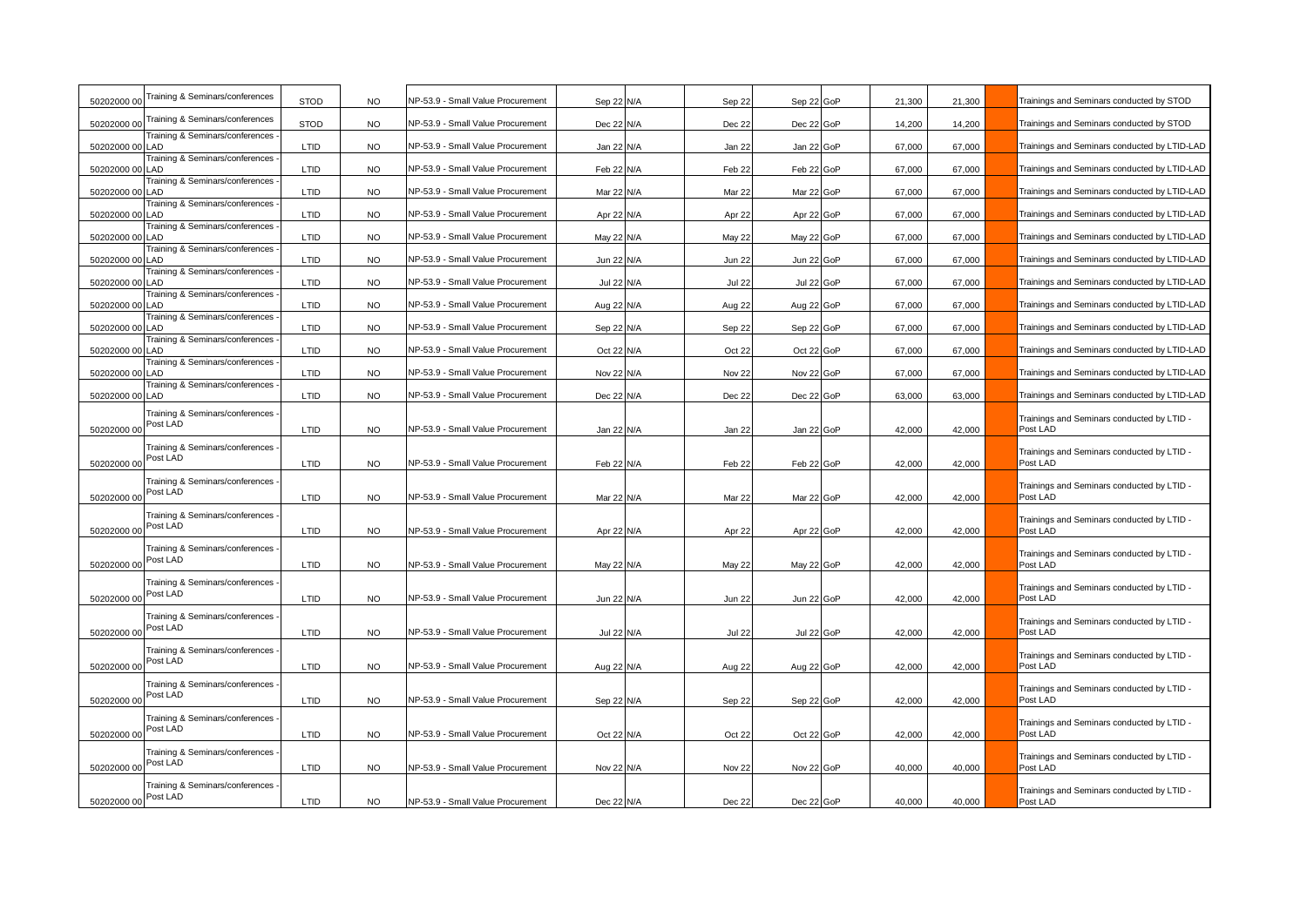| 50202000 00     | Training & Seminars/conferences<br>Adjudication of Agrarian Reform<br>Cases | PARAD | <b>NO</b> | NP-53.9 - Small Value Procurement | Mar 22 N/A | Mar 22            | Mar 22 GoP | 10,000 | 10,000 | Trainings and Seminars conducted by PARAD                                                            |
|-----------------|-----------------------------------------------------------------------------|-------|-----------|-----------------------------------|------------|-------------------|------------|--------|--------|------------------------------------------------------------------------------------------------------|
|                 | Training & Seminars/conferences<br>Adjudication of Agrarian Reform          |       |           |                                   |            |                   |            |        |        |                                                                                                      |
| 50202000 00     | Cases                                                                       | PARAD | NO.       | NP-53.9 - Small Value Procurement | Jun 22 N/A | <b>Jun 22</b>     | Jun 22 GoP | 20,000 | 20,000 | Trainings and Seminars conducted by PARAD                                                            |
|                 | Training & Seminars/conferences<br>Adjudication of Agrarian Reform<br>Cases |       |           |                                   |            |                   |            |        |        |                                                                                                      |
| 50202000 00     |                                                                             | PARAD | NO.       | NP-53.9 - Small Value Procurement | Dec 22 N/A | Dec 22            | Dec 22 GoP | 20,000 | 20,000 | Trainings and Seminars conducted by PARAD                                                            |
| 50202000 00     | Training & Seminars/conferences<br>for ALI and ALA                          | LEGAL | <b>NO</b> | NP-53.9 - Small Value Procurement | Mar 22 N/A | Mar 22            | Mar 22 GoP | 55,600 | 55,600 | Trainings and Seminars conducted by Legal<br>Divison                                                 |
| 50202000 00     | Training & Seminars/conferences<br>for ALI and ALA                          | LEGAL | <b>NO</b> | NP-53.9 - Small Value Procurement | Jun 22 N/A | Jun 22            | Jun 22 GoP | 83,400 | 83,400 | Trainings and Seminars conducted by Legal<br>Divison                                                 |
| 50202000 00     | Training & Seminars/conferences<br>for ALI and ALA                          | LEGAL | <b>NO</b> | NP-53.9 - Small Value Procurement | Sep 22 N/A | Sep 22            | Sep 22 GoP | 83,400 | 83,400 | Trainings and Seminars conducted by Legal<br>Divison                                                 |
| 50202000 00     | Training & Seminars/conferences<br>for ALI and ALA                          | LEGAL | <b>NO</b> | NP-53.9 - Small Value Procurement | Dec 22 N/A | Dec 22            | Dec 22 GoP | 55,600 | 55,600 | Trainings and Seminars conducted by Legal<br>Divison                                                 |
| 50202000 00     | Training & Seminars/conferences<br>Supervision                              | PBDD  | <b>NO</b> | NP-53.9 - Small Value Procurement | Mar 22 N/A | Mar 22            | Mar 22 GoP | 36,000 | 36,000 | Trainings and Seminars conducted by PBDD                                                             |
| 50202000 00     | Training & Seminars/conferences<br>Supervision                              | PBDD  | <b>NO</b> | NP-53.9 - Small Value Procurement | Jun 22 N/A | <b>Jun 22</b>     | Jun 22 GoP | 54,000 | 54,000 | Trainings and Seminars conducted by PBDD                                                             |
|                 | Training & Seminars/conferences                                             |       |           |                                   |            |                   |            |        |        |                                                                                                      |
| 50202000 00     | Supervision                                                                 | PBDD  | <b>NO</b> | NP-53.9 - Small Value Procurement | Sep 22 N/A | Sep 22            | Sep 22 GoP | 54,000 | 54,000 | Trainings and Seminars conducted by PBDD                                                             |
| 50202000 00     | Training & Seminars/conferences<br>Supervision                              | PBDD  | <b>NO</b> | NP-53.9 - Small Value Procurement | Nov 22 N/A | Nov <sub>22</sub> | Nov 22 GoP | 36,000 | 36,000 | Trainings and Seminars conducted by PBDD                                                             |
| 50202000 00 SIB | Training & Seminars/conferences                                             | PBDD  | <b>NO</b> | NP-53.9 - Small Value Procurement | Jan 22 N/A | Jan 22            | Jan 22 GoP | 37,200 | 37,200 | Trainings and Seminars conducted by PBDD-<br><b>SIB</b>                                              |
| 50202000 00 SIB | Training & Seminars/conferences                                             | PBDD  | NO.       | NP-53.9 - Small Value Procurement | Feb 22 N/A | Feb 22            | Feb 22 GoP | 37,180 | 37,180 | Trainings and Seminars conducted by PBDD-<br><b>SIB</b><br>Trainings and Seminars conducted by PBDD- |
| 50202000 00 SIB | Training & Seminars/conferences                                             | PBDD  | <b>NO</b> | NP-53.9 - Small Value Procurement | Mar 22 N/A | Mar 22            | Mar 22 GoP | 37,180 | 37,180 | <b>SIB</b>                                                                                           |
| 50202000 00 SIB | Training & Seminars/conferences                                             | PBDD  | <b>NO</b> | NP-53.9 - Small Value Procurement | Apr 22 N/A | Apr 22            | Apr 22 GoP | 37,180 | 37,180 | Trainings and Seminars conducted by PBDD-<br><b>SIB</b>                                              |
| 50202000 00 SIB | Training & Seminars/conferences                                             | PBDD  | <b>NO</b> | NP-53.9 - Small Value Procurement | May 22 N/A | May 22            | May 22 GoP | 37,180 | 37,180 | Trainings and Seminars conducted by PBDD-<br><b>SIB</b>                                              |
| 50202000 00 SIB | Training & Seminars/conferences<br>Training & Seminars/conferences          | PBDD  | <b>NO</b> | NP-53.9 - Small Value Procurement | Jun 22 N/A | Jun 22            | Jun 22 GoP | 37,180 | 37,180 | Trainings and Seminars conducted by PBDD-<br><b>SIB</b><br>Trainings and Seminars conducted by PBDD- |
| 50202000 00 SIB |                                                                             | PBDD  | <b>NO</b> | NP-53.9 - Small Value Procurement | Jul 22 N/A | <b>Jul 22</b>     | Jul 22 GoP | 37,180 | 37,180 | SIB                                                                                                  |
| 50202000 00 SIB | Training & Seminars/conferences                                             | PBDD  | <b>NO</b> | NP-53.9 - Small Value Procurement | Aug 22 N/A | Aug 22            | Aug 22 GoP | 37,180 | 37,180 | Trainings and Seminars conducted by PBDD-<br><b>SIB</b>                                              |
| 50202000 00 SIB | Training & Seminars/conferences                                             | PBDD  | <b>NO</b> | NP-53.9 - Small Value Procurement | Sep 22 N/A | Sep 22            | Sep 22 GoP | 37,180 | 37,180 | Trainings and Seminars conducted by PBDD-<br><b>SIB</b>                                              |
| 50202000 00     | Training & Seminars/conferences<br><b>SIB</b>                               | PBDD  | <b>NO</b> | NP-53.9 - Small Value Procurement | Oct 22 N/A | Oct 22            | Oct 22 GoP | 37,180 | 37,180 | Trainings and Seminars conducted by PBDD-<br><b>SIB</b>                                              |
| 50202000 00 SIB | Training & Seminars/conferences                                             | PBDD  | <b>NO</b> | NP-53.9 - Small Value Procurement | Nov 22 N/A | Nov <sub>22</sub> | Nov 22 GoP | 37,180 | 37,180 | Trainings and Seminars conducted by PBDD-<br>SIB                                                     |
| 50202000 00     | Training & Seminars - EDES -<br>Dev. Of Products and Services               | PBDD  | <b>NO</b> | NP-53.9 - Small Value Procurement | Mar 22 N/A | Mar 22            | Mar 22 GoP | 10,000 | 10,000 | Trainings and Seminars conducted by PBDD-<br><b>EDES</b>                                             |
|                 | Training & Seminars - EDES -<br>50202000 00 Dev. Of Products and Services   | PBDD  | <b>NO</b> | NP-53.9 - Small Value Procurement | May 22 N/A | May 22            | May 22 GoP | 20,000 | 20,000 | Trainings and Seminars conducted by PBDD-<br>EDES                                                    |
|                 | Training & Seminars - EDES -<br>50202000 00 Dev. Of Products and Services   | PBDD  | <b>NO</b> | NP-53.9 - Small Value Procurement | Jun 22 N/A | <b>Jun 22</b>     | Jun 22 GoP | 10,000 | 10,000 | Trainings and Seminars conducted by PBDD-<br>EDES                                                    |
|                 | Training & Seminars - EDES -<br>50202000 00 Dev. Of Products and Services   | PBDD  | <b>NO</b> | NP-53.9 - Small Value Procurement | Aug 22 N/A | Aug 22            | Aug 22 GoP | 10,000 | 10,000 | Trainings and Seminars conducted by PBDD-<br>EDES                                                    |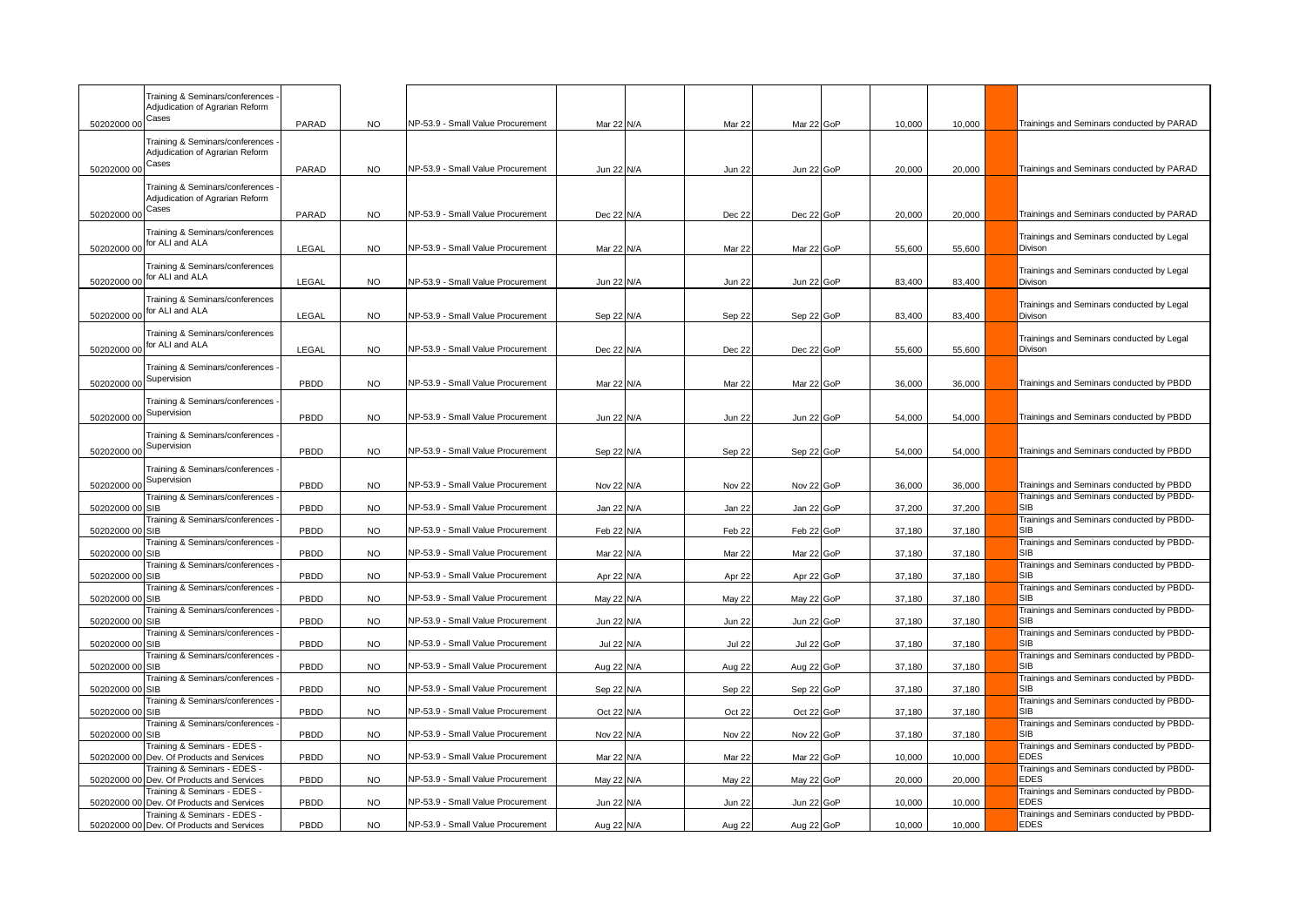| Training & Seminars - EDES -                                              |      |           |                                   |            |                   |            |        |        | Trainings and Seminars conducted by PBDD-                |
|---------------------------------------------------------------------------|------|-----------|-----------------------------------|------------|-------------------|------------|--------|--------|----------------------------------------------------------|
| 50202000 00 Dev. Of Products and Services<br>Training & Seminars - EDES - | PBDD | <b>NO</b> | NP-53.9 - Small Value Procurement | Sep 22 N/A | Sep 22            | Sep 22 GoP | 10.000 | 10.000 | EDES<br>Trainings and Seminars conducted by PBDD-        |
| 50202000 00 Dev. Of Products and Services                                 | PBDD | <b>NO</b> | NP-53.9 - Small Value Procurement | Nov 22 N/A | Nov <sub>22</sub> | Nov 22 GoP | 20,000 | 20.000 | EDES                                                     |
| Training & Seminars - EDES -                                              |      |           |                                   |            |                   |            |        |        | Trainings and Seminars conducted by PBDD-                |
| 50202000 00 Dev. Of ARBOs                                                 | PBDD | <b>NO</b> | NP-53.9 - Small Value Procurement | Feb 22 N/A | Feb 22            | Feb 22 GoP | 22,000 | 22,000 | <b>EDES</b>                                              |
| Training & Seminars - EDES -<br>50202000 00 Dev. Of ARBOs                 | PBDD | <b>NO</b> | NP-53.9 - Small Value Procurement | Mar 22 N/A | Mar 22            | Mar 22 GoP | 22,000 | 22,000 | Trainings and Seminars conducted by PBDD-<br>EDES        |
| Training & Seminars - EDES -                                              |      |           |                                   |            |                   |            |        |        | Trainings and Seminars conducted by PBDD-                |
| 50202000 00 Dev. Of ARBOs<br>Training & Seminars - EDES -                 | PBDD | <b>NO</b> | NP-53.9 - Small Value Procurement | Apr 22 N/A | Apr 22            | Apr 22 GoP | 22,000 | 22,000 | EDES<br>Trainings and Seminars conducted by PBDD-        |
| 50202000 00 Dev. Of ARBOs                                                 | PBDD | <b>NO</b> | NP-53.9 - Small Value Procurement | May 22 N/A | May 22            | May 22 GoP | 22,000 | 22,000 | EDES                                                     |
| Training & Seminars - EDES -                                              |      |           |                                   |            |                   |            |        |        | Trainings and Seminars conducted by PBDD-                |
| 50202000 00 Dev. Of ARBOs<br>Training & Seminars - EDES -                 | PBDD | <b>NO</b> | NP-53.9 - Small Value Procurement | Jun 22 N/A | <b>Jun 22</b>     | Jun 22 GoP | 22,000 | 22,000 | <b>EDES</b><br>Trainings and Seminars conducted by PBDD- |
| 50202000 00 Dev. Of ARBOs                                                 | PBDD | <b>NO</b> | NP-53.9 - Small Value Procurement | Jul 22 N/A | <b>Jul 22</b>     | Jul 22 GoP | 22,000 | 22,000 | <b>EDES</b>                                              |
| Training & Seminars - EDES -                                              |      |           |                                   |            |                   |            |        |        | Trainings and Seminars conducted by PBDD-                |
| 50202000 00 Dev. Of ARBOs<br>Training & Seminars - EDES -                 | PBDD | <b>NO</b> | NP-53.9 - Small Value Procurement | Aug 22 N/A | Aug 22            | Aug 22 GoP | 22,000 | 22,000 | EDES<br>Trainings and Seminars conducted by PBDD-        |
| 50202000 00 Dev. Of ARBOs                                                 | PBDD | <b>NO</b> | NP-53.9 - Small Value Procurement | Sep 22 N/A | Sep 22            | Sep 22 GoP | 22,000 | 22,000 | EDES                                                     |
| Training & Seminars - EDES -                                              |      |           |                                   |            |                   |            |        |        | Trainings and Seminars conducted by PBDD-                |
| 50202000 00 Dev. Of ARBOs<br>Training & Seminars - EDES -                 | PBDD | <b>NO</b> | NP-53.9 - Small Value Procurement | Oct 22 N/A | Oct 22            | Oct 22 GoP | 22,000 | 22,000 | EDES<br>Trainings and Seminars conducted by PBDD-        |
| 50202000 00 Dev. Of ARBOs                                                 | PBDD | <b>NO</b> | NP-53.9 - Small Value Procurement | Nov 22 N/A | Nov <sub>22</sub> | Nov 22 GoP | 22,000 | 22,000 | EDES                                                     |
| Training & Seminars - EDES -                                              | PBDD | <b>NO</b> | NP-53.9 - Small Value Procurement |            |                   |            | 30,000 |        | Trainings and Seminars conducted by PBDD-<br>EDES        |
| 50202000 00 VLFED<br>Training & Seminars - EDES -                         |      |           |                                   | Feb 22 N/A | Feb 22            | Feb 22 GoP |        | 30,000 | Trainings and Seminars conducted by PBDD-                |
| 50202000 00 VLFED                                                         | PBDD | <b>NO</b> | NP-53.9 - Small Value Procurement | Mar 22 N/A | Mar 22            | Mar 22 GoP | 30,000 | 30,000 | EDES                                                     |
| Training & Seminars - EDES -<br>50202000 00 VLFED                         | PBDD | <b>NO</b> | NP-53.9 - Small Value Procurement |            |                   | Apr 22 GoP | 30,000 | 30,000 | Trainings and Seminars conducted by PBDD-<br><b>EDES</b> |
| Training & Seminars - EDES -                                              |      |           |                                   | Apr 22 N/A | Apr 22            |            |        |        | Trainings and Seminars conducted by PBDD-                |
| 50202000 00 VLFED                                                         | PBDD | <b>NO</b> | NP-53.9 - Small Value Procurement | May 22 N/A | May 22            | May 22 GoP | 30,000 | 30,000 | EDES                                                     |
| Training & Seminars - EDES -                                              | PBDD | <b>NO</b> | NP-53.9 - Small Value Procurement |            |                   |            | 30,000 | 30,000 | Trainings and Seminars conducted by PBDD-<br>EDES        |
| 50202000 00 VLFED<br>Training & Seminars - EDES -                         |      |           |                                   | Jun 22 N/A | <b>Jun 22</b>     | Jun 22 GoP |        |        | Trainings and Seminars conducted by PBDD-                |
| 50202000 00 VLFED                                                         | PBDD | <b>NO</b> | NP-53.9 - Small Value Procurement | Jul 22 N/A | <b>Jul 22</b>     | Jul 22 GoP | 30,000 | 30,000 | EDES                                                     |
| Training & Seminars - EDES -<br>50202000 00 VLFED                         | PBDD | <b>NO</b> | NP-53.9 - Small Value Procurement |            | Aug 22            | Aug 22 GoP | 30,000 | 30.000 | Frainings and Seminars conducted by PBDD-<br><b>EDES</b> |
| Training & Seminars - EDES -                                              |      |           |                                   | Aug 22 N/A |                   |            |        |        | Trainings and Seminars conducted by PBDD-                |
| 50202000 00 VLFED                                                         | PBDD | <b>NO</b> | NP-53.9 - Small Value Procurement | Sep 22 N/A | Sep 22            | Sep 22 GoP | 30,000 | 30,000 | <b>EDES</b>                                              |
| Training & Seminars - EDES -<br>50202000 00 VLFED                         | PBDD | <b>NO</b> | NP-53.9 - Small Value Procurement | Oct 22 N/A | Oct 22            | Oct 22 GoP | 30,000 | 30,000 | Trainings and Seminars conducted by PBDD-<br>EDES        |
| Training & Seminars - EDES -                                              |      |           |                                   |            |                   |            |        |        | Trainings and Seminars conducted by PBDD-                |
| 50202000 00 PBD Lawyering                                                 | PBDD | <b>NO</b> | NP-53.9 - Small Value Procurement | Mar 22 N/A | Mar 22            | Mar 22 GoP | 10,000 | 10,000 | <b>EDES</b>                                              |
| Training & Seminars - EDES -<br>50202000 00 PBD Lawyering                 | PBDD | <b>NO</b> | NP-53.9 - Small Value Procurement | Jun 22 N/A | Jun 22            | Jun 22 GoP | 10,000 | 10,000 | Trainings and Seminars conducted by PBDD-<br>EDES        |
| Training & Seminars - EDES -                                              |      |           |                                   |            |                   |            |        |        | Trainings and Seminars conducted by PBDD-                |
| 50202000 00 PBD Lawyering                                                 | PBDD | <b>NO</b> | NP-53.9 - Small Value Procurement | Sep 22 N/A | Sep 22            | Sep 22 GoP | 10,000 | 10,000 | EDES                                                     |
| Training & Seminars - EDES -<br>50202000 00 LinkSFarmm                    | PBDD | <b>NO</b> | NP-53.9 - Small Value Procurement | Feb 22 N/A | Feb 22            | Feb 22 GoP | 20,000 | 20,000 | Trainings and Seminars conducted by PBDD-<br><b>EDES</b> |
| Training & Seminars - EDES -                                              |      |           |                                   |            |                   |            |        |        | Trainings and Seminars conducted by PBDD-                |
| 50202000 00 LinkSFarmm                                                    | PBDD | <b>NO</b> | NP-53.9 - Small Value Procurement | Mar 22 N/A | Mar 22            | Mar 22 GoP | 20,000 | 20,000 | <b>EDES</b>                                              |
| Fraining & Seminars - EDES -<br>50202000 00 LinkSFarmm                    | PBDD | <b>NO</b> | NP-53.9 - Small Value Procurement | Apr 22 N/A | Apr 22            | Apr 22 GoP | 20,000 | 20,000 | Trainings and Seminars conducted by PBDD-<br><b>EDES</b> |
| Training & Seminars - EDES -                                              |      |           |                                   |            |                   |            |        |        | Trainings and Seminars conducted by PBDD-                |
| 50202000 00 LinkSFarmm                                                    | PBDD | <b>NO</b> | NP-53.9 - Small Value Procurement | May 22 N/A | May 22            | May 22 GoP | 20,000 | 20,000 | EDES                                                     |
| Training & Seminars - EDES -<br>50202000 00 LinkSFarmm                    | PBDD | <b>NO</b> | VP-53.9 - Small Value Procurement | Jun 22 N/A | Jun 22            | Jun 22 GoP | 20,000 | 20,000 | Trainings and Seminars conducted by PBDD-<br>EDES        |
| Training & Seminars - EDES -                                              |      |           |                                   |            |                   |            |        |        | Trainings and Seminars conducted by PBDD-                |
| 50202000 00 LinkSFarmm                                                    | PBDD | <b>NO</b> | NP-53.9 - Small Value Procurement | Jul 22 N/A | Jul 22            | Jul 22 GoP | 20,000 | 20,000 | <b>EDES</b>                                              |
| Training & Seminars - EDES -<br>50202000 00 LinkSFarmm                    | PBDD | <b>NO</b> | NP-53.9 - Small Value Procurement | Aug 22 N/A | Aug 22            | Aug 22 GoP | 20.000 | 20.000 | Trainings and Seminars conducted by PBDD-<br><b>EDES</b> |
| Training & Seminars - EDES -                                              |      |           |                                   |            |                   |            |        |        | Trainings and Seminars conducted by PBDD-                |
| 50202000 00 LinkSFarmm                                                    | PBDD | <b>NO</b> | NP-53.9 - Small Value Procurement | Sep 22 N/A | Sep 22            | Sep 22 GoP | 20.000 | 20.000 | EDES                                                     |
| Training & Seminars - EDES -<br>50202000 00 FBS                           | PBDD | <b>NO</b> | NP-53.9 - Small Value Procurement | Feb 22 N/A | Feb 22            | Feb 22 GoP | 25.000 | 25,000 | Trainings and Seminars conducted by PBDD-<br>EDES        |
|                                                                           |      |           |                                   |            |                   |            |        |        |                                                          |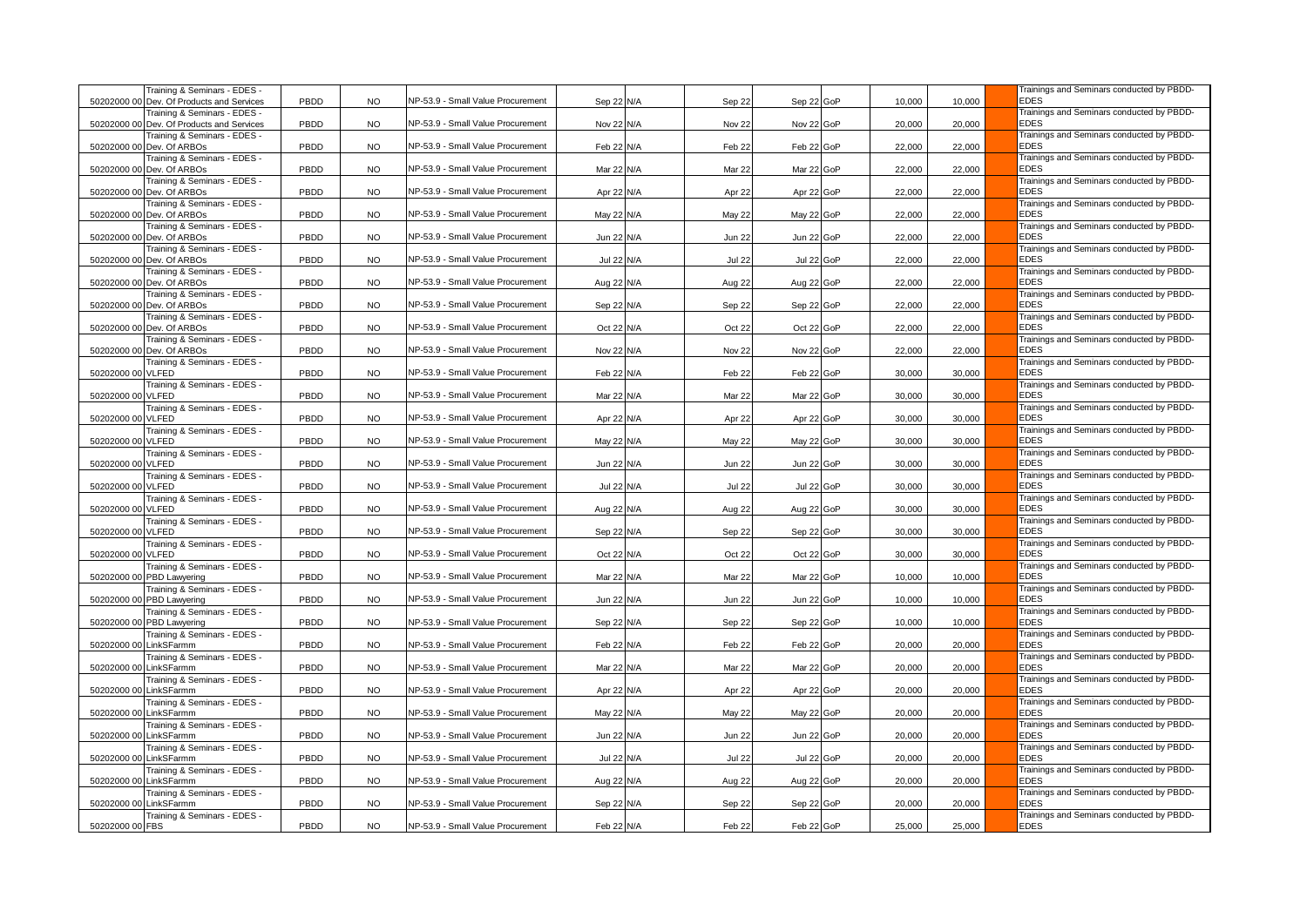|                  | Training & Seminars - EDES -                                    |             |           |                                          |                     |                   |                     |        |        | Trainings and Seminars conducted by PBDD-                |
|------------------|-----------------------------------------------------------------|-------------|-----------|------------------------------------------|---------------------|-------------------|---------------------|--------|--------|----------------------------------------------------------|
| 50202000 00 FBS  | Training & Seminars - EDES -                                    | PBDD        | <b>NO</b> | NP-53.9 - Small Value Procurement        | Mar 22 N/A          | Mar 22            | Mar 22 GoP          | 25,000 | 25,000 | EDES<br>Trainings and Seminars conducted by PBDD-        |
| 50202000 00 FBS  |                                                                 | PBDD        | <b>NO</b> | NP-53.9 - Small Value Procurement        | May 22 N/A          | May 22            | May 22 GoP          | 25,000 | 25.000 | EDES                                                     |
| 50202000 00 FBS  | Training & Seminars - EDES -                                    | PBDD        | <b>NO</b> | NP-53.9 - Small Value Procurement        | Jun 22 N/A          | <b>Jun 22</b>     | Jun 22 GoP          | 25,000 | 25.000 | Trainings and Seminars conducted by PBDD-<br><b>EDES</b> |
| 50202000 00 FBS  | Training & Seminars - EDES -                                    | PBDD        | <b>NO</b> | NP-53.9 - Small Value Procurement        | Aug 22 N/A          | Aug 22            | Aug 22 GoP          | 25,000 | 25,000 | Trainings and Seminars conducted by PBDD-<br>EDES        |
|                  | Training & Seminars - EDES -                                    |             |           |                                          |                     |                   |                     |        |        | Trainings and Seminars conducted by PBDD-                |
| 50202000 00 FBS  | Training & Seminars - EDES -                                    | PBDD        | <b>NO</b> | NP-53.9 - Small Value Procurement        | Oct 22 N/A          | Oct 22            | Oct 22 GoP          | 25,000 | 25,000 | EDES<br>Trainings and Seminars conducted by PBDD-        |
| 50202000 00 APCP |                                                                 | PBDD        | <b>NO</b> | NP-53.9 - Small Value Procurement        | Mar 22 N/A          | Mar 22            | Mar 22 GoP          | 16,000 | 16,000 | EDES                                                     |
| 50202000 00 APCP | Training & Seminars - EDES -                                    | PBDD        | <b>NO</b> | NP-53.9 - Small Value Procurement        | Apr 22 N/A          | Apr 22            | Apr 22 GoP          | 16,000 | 16,000 | Trainings and Seminars conducted by PBDD-<br>EDES        |
| 50202000 00 APCP | Fraining & Seminars - EDES -                                    | PBDD        | <b>NO</b> | NP-53.9 - Small Value Procurement        | May 22 N/A          | May 22            | May 22 GoP          | 15,000 | 15,000 | Trainings and Seminars conducted by PBDD-<br>EDES        |
| 50202000 00 APCP | Training & Seminars - EDES -                                    | PBDD        | <b>NO</b> | NP-53.9 - Small Value Procurement        | Jun 22 N/A          | Jun 22            | Jun 22 GoP          | 15,000 | 15,000 | Trainings and Seminars conducted by PBDD-<br>EDES        |
|                  | Training & Seminars - EDES -                                    |             |           |                                          |                     |                   |                     |        |        | Trainings and Seminars conducted by PBDD-                |
| 50202000 00 APCP | Training & Seminars - EDES -                                    | PBDD        | <b>NO</b> | NP-53.9 - Small Value Procurement        | Aug 22 N/A          | Aug 22            | Aug 22 GoP          | 10,000 | 10,000 | EDES<br>Trainings and Seminars conducted by PBDD-        |
| 50202000 00 APCP |                                                                 | PBDD        | <b>NO</b> | NP-53.9 - Small Value Procurement        | Sep 22 N/A          | Sep 22            | Sep 22 GoP          | 10,000 | 10,000 | EDES                                                     |
| 50202000 00 APCP | Training & Seminars - EDES -                                    | PBDD        | <b>NO</b> | NP-53.9 - Small Value Procurement        | Oct 22 N/A          | Oct 22            | Oct 22 GoP          | 20,000 | 20.000 | Trainings and Seminars conducted by PBDD-<br>EDES        |
|                  | Training & Seminars - EDES -<br>50202000 00 Provision of Credit | PBDD        | <b>NO</b> | NP-53.9 - Small Value Procurement        | Feb 22 N/A          | Feb 22            | Feb 22 GoP          | 10,000 | 10,000 | Trainings and Seminars conducted by PBDD-<br>EDES        |
|                  | Training & Seminars - EDES -                                    |             |           |                                          |                     |                   |                     |        |        | Trainings and Seminars conducted by PBDD-                |
|                  | 50202000 00 Provision of Credit<br>Training & Seminars - EDES - | PBDD        | <b>NO</b> | NP-53.9 - Small Value Procurement        | Mar 22 N/A          | Mar 22            | Mar 22 GoP          | 15,000 | 15,000 | EDES<br>Trainings and Seminars conducted by PBDD-        |
|                  | 50202000 00 Provision of Credit                                 | PBDD        | <b>NO</b> | NP-53.9 - Small Value Procurement        | May 22 N/A          | May 22            | May 22 GoP          | 10,000 | 10,000 | EDES                                                     |
|                  | Training & Seminars - EDES -<br>50202000 00 Provision of Credit | PBDD        | <b>NO</b> | NP-53.9 - Small Value Procurement        | Jun 22 N/A          | <b>Jun 22</b>     | Jun 22 GoP          | 15,000 | 15,000 | Trainings and Seminars conducted by PBDD-<br>EDES        |
|                  | Training & Seminars - EDES -<br>50202000 00 Provision of Credit | PBDD        | <b>NO</b> | NP-53.9 - Small Value Procurement        | Aug 22 N/A          | Aug 22            | Aug 22 GoP          | 10,000 | 10,000 | Trainings and Seminars conducted by PBDD-<br>EDES        |
|                  | Fraining & Seminars - EDES -<br>50202000 00 Provision of Credit | PBDD        | <b>NO</b> | NP-53.9 - Small Value Procurement        | Sep 22 N/A          | Sep 22            | Sep 22 GoP          | 15,000 | 15,000 | Trainings and Seminars conducted by PBDD-<br>EDES        |
|                  | Training & Seminars - EDES -<br>50202000 00 Provision of Credit | PBDD        | <b>NO</b> | NP-53.9 - Small Value Procurement        | Oct 22 N/A          | Oct 22            | Oct 22 GoP          | 10,000 | 10,000 | Trainings and Seminars conducted by PBDD-<br><b>EDES</b> |
|                  | Fraining & Seminars - EDES -                                    |             |           |                                          |                     |                   |                     |        |        | Trainings and Seminars conducted by PBDD-                |
|                  | 50202000 00 Provision of Credit<br>Training & Seminars - CRFP - | PBDD        | <b>NO</b> | NP-53.9 - Small Value Procurement        | Nov 22 N/A          | Nov <sub>22</sub> | Nov 22 GoP          | 15,000 | 15,000 | EDES<br>Trainings and Seminars conducted by PBDD-        |
| 50202000 00 SLS  |                                                                 | PBDD        | <b>NO</b> | NP-53.9 - Small Value Procurement        | Mar 22 N/A          | Mar 22            | Mar 22 GoP          | 70,000 | 70,000 | CRFP                                                     |
| 50202000 00 SLS  | Fraining & Seminars - CRFP -                                    | PBDD        | <b>NO</b> | NP-53.9 - Small Value Procurement        | Jun 22 N/A          | Jun 22            | Jun 22 GoP          | 50,000 | 50,000 | Trainings and Seminars conducted by PBDD-<br>CRFP        |
| 50202000 00 SLS  | Training & Seminars - CRFP -                                    | PBDD        | <b>NO</b> | NP-53.9 - Small Value Procurement        | Oct 22 N/A          | Oct 22            | Oct 22 GoP          | 60,000 | 60,000 | Trainings and Seminars conducted by PBDD-<br>CRFP        |
|                  | Training & Seminars - CRFP -                                    |             |           |                                          |                     |                   |                     |        |        | Trainings and Seminars conducted by PBDD-                |
|                  | 50202000 00 WASH Focused<br>Training & Seminars - CRFP -        | PBDD        | <b>NO</b> | NP-53.9 - Small Value Procurement        | May 22 N/A          | May 22            | May 22 GoP          | 30,000 | 30,000 | CRFP<br>Trainings and Seminars conducted by PBDD-        |
|                  | 50202000 00 Major Block Farm                                    | PBDD        | <b>NO</b> | <b>NP-53.9 - Small Value Procurement</b> | Apr 22 N/A          | Apr 22            | Apr 22 GoP          | 50,000 | 50,000 | CRFP                                                     |
|                  | Training & Seminars - CRFP -<br>50202000 00 Major Block Farm    | PBDD        | <b>NO</b> | NP-53.9 - Small Value Procurement        | May 22 N/A          | May 22            | May 22 GoP          | 50,000 | 50,000 | Trainings and Seminars conducted by PBDD-<br>CRFP        |
|                  | <b>General Services</b>                                         | <b>STOD</b> | <b>NO</b> | NP-53.9 - Small Value Procurement        | Jan - Mar - 22 N/A  | Jan - Mar - 22    | Jan - Mar - 22 GoP  | 32,200 | 32,200 | General Services for STOD                                |
|                  | <b>General Services</b>                                         | <b>STOD</b> | <b>NO</b> | NP-53.9 - Small Value Procurement        | Apr - June - 22 N/A | Apr - June - 22   | Apr - June - 22 GoP | 48,300 | 48,300 | General Services for STOD                                |
|                  | <b>General Services</b>                                         | <b>STOD</b> | <b>NO</b> | <b>NP-53.9 - Small Value Procurement</b> | Jul - Sep - 22 N/A  | Jul - Sep - 22    | Jul - Sep - 22 GoP  | 48,300 | 48,300 | General Services for STOD                                |
|                  | <b>General Services</b>                                         | <b>STOD</b> | <b>NO</b> | NP-53.9 - Small Value Procurement        |                     |                   | Oct - Dec - 22 GoP  | 32,200 | 32,200 | General Services for STOD                                |
|                  |                                                                 |             |           |                                          | Oct - Dec - 22 N/A  | Oct - Dec - 22    |                     |        |        |                                                          |
|                  | <b>General Services</b>                                         | LTID        | <b>NO</b> | NP-53.9 - Small Value Procurement        | Jan 22 N/A          | Jan 22            | Jan 22 GoP          | 14,000 | 14,000 | General Services for LTID                                |
|                  | <b>General Services</b>                                         | LTID        | <b>NO</b> | NP-53.9 - Small Value Procurement        | Apr 22 N/A          | Apr 22            | Apr 22 GoP          | 21,000 | 21,000 | General Services for LTID                                |
|                  | <b>General Services</b>                                         | LTID        | <b>NO</b> | NP-53.9 - Small Value Procurement        | Jul 22 N/A          | <b>Jul 22</b>     | Jul 22 GoP          | 21,000 | 21,000 | General Services for LTID                                |